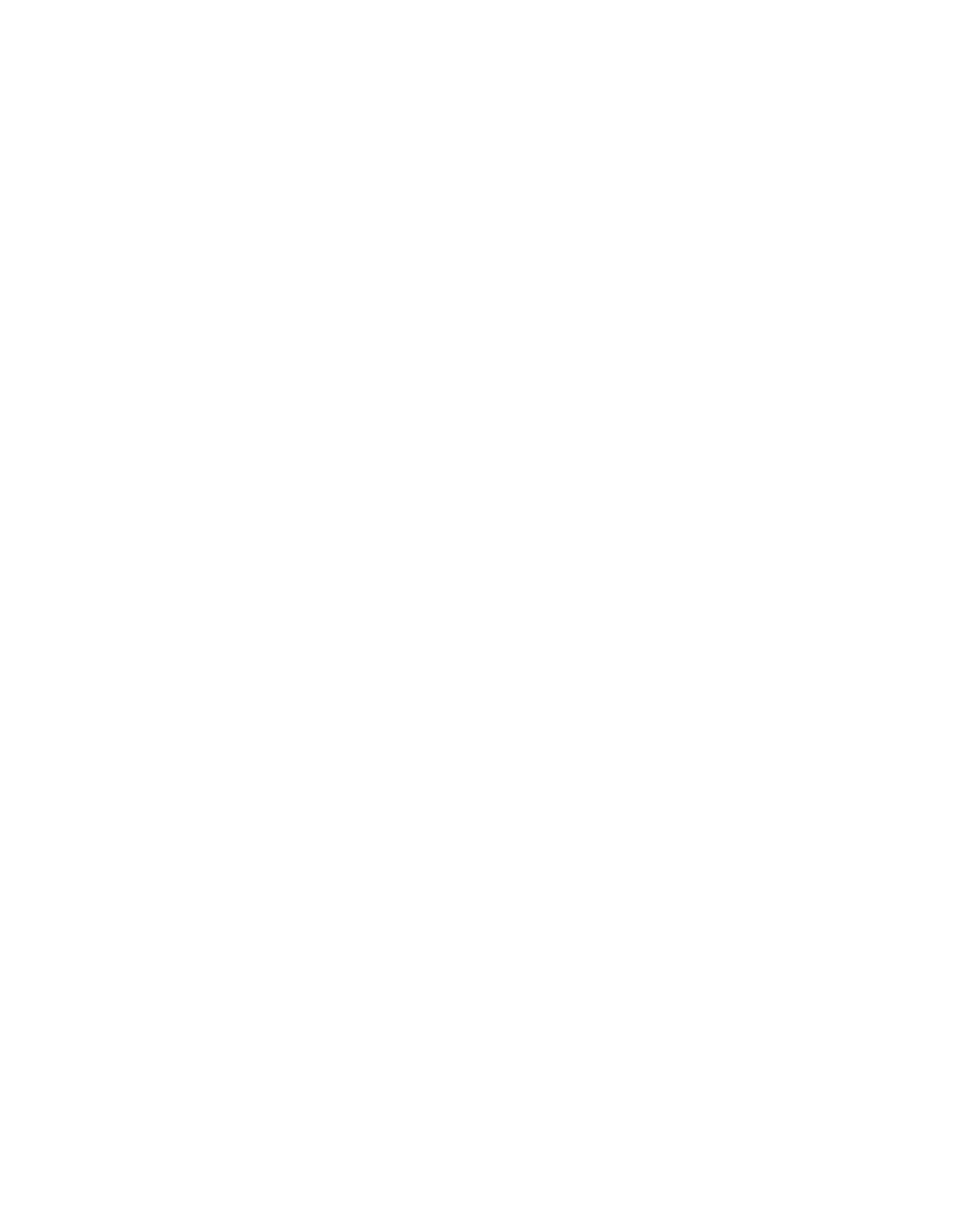# **CHS Academic Course Booklet Table of Contents**

- I. General Information
	- A. Columbus Municipal School District
	- B. Columbus High School
	- C. Bell Schedule

#### II. Grading Information

- A. Grading Scale
- B. Report Card & Progress Report Dates
- C. Quality Point Average (QPA)
- D. Graduates of Distinction
- E. Honors & Awards
- F. Eligibility Requirements for Extracurricular Activities
- G. Grade Level Classification
- III. Graduation/Credit Requirements
	- A. Carnegie Units Required for Graduation
	- B. End of Course State Assessment Requirements
	- C. MS Diploma Options
- IV. Dual Enrollment
- V. College Admissions
	- A. Community Colleges
	- B. MS Colleges & Universities
	- C. College Prep Curriculum
	- D. Entrance Tests
	- E. Preparing for College
	- F Selecting a College
	- G. Applying to College
- VI. School Guidance Office
- VII. Extracurricular Activities
	- A. Athletics
		- Interscholastic Sports Fall/Winter
		- Interscholastic Sports Spring
		- Cheerleading
	- C. Student Clubs
	- D. Fine Arts Performing Groups
- VIII. Curriculum
	- A. Accelerated/AP Courses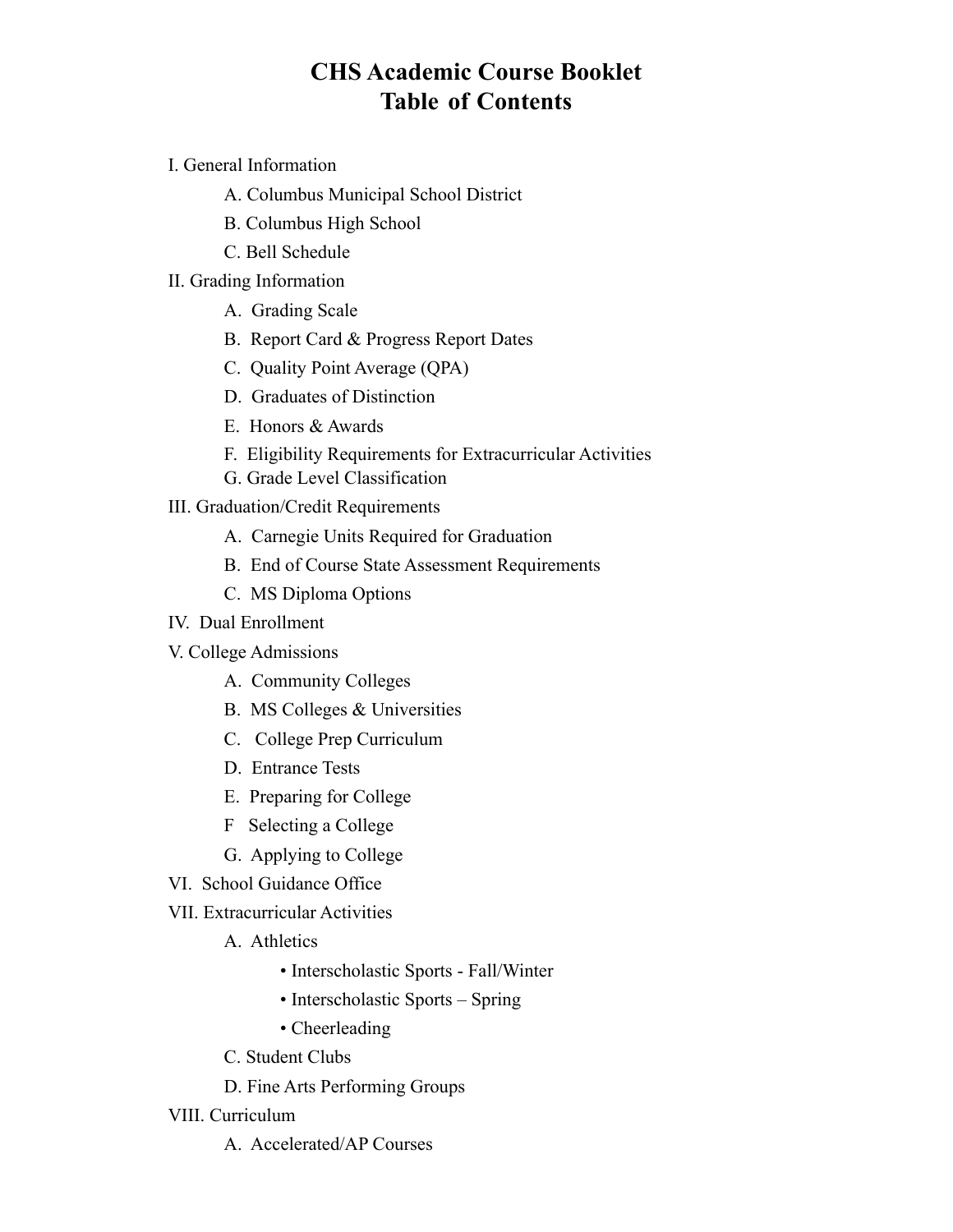- B. Special Programs
- C. Planning a Course of Study
- D. Selecting Courses
- E. Extended School
- F. Credit Recovery
- G. Summer School
- IX. Course Descriptions & Credits
	- A. Art
	- B. Foreign Languages
	- C. English Language Arts
	- D. Mathematics
	- E. Military Science
	- F. Music
	- G. Physical Ed. & Other Electives
	- H. Family & Consumer Science
	- I. Science
	- J. Social Studies
	- K. Technology
	- L. McKellar Technology Center
	- M. CTE Guidelines on Articulated Credit

Please note that all course entries and prerequisites are subject to change due to amendments in policy. If any changes are made, then students and parents will be notified.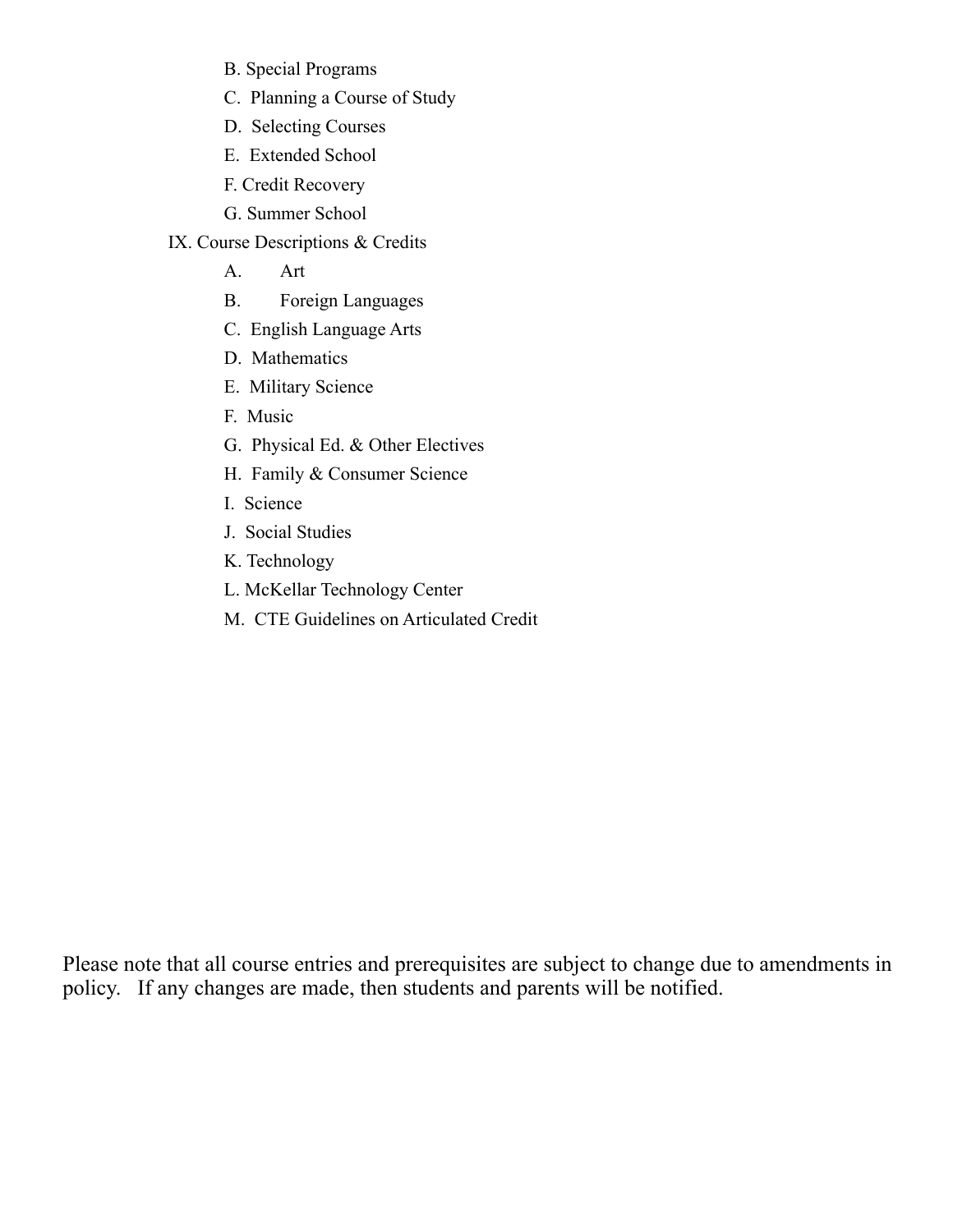# **Columbus Municipal School District**

Board of Education

Jason Spears, President Dr. Josie Shumake, Secretary Currie Fisher Fredrick Sparks Angela Verdell

Central Office Administration Dr. Cherie Labat, Superintendent Craig Shannon, Deputy Superintendent Pamela Lenoir, Assistant Superintendent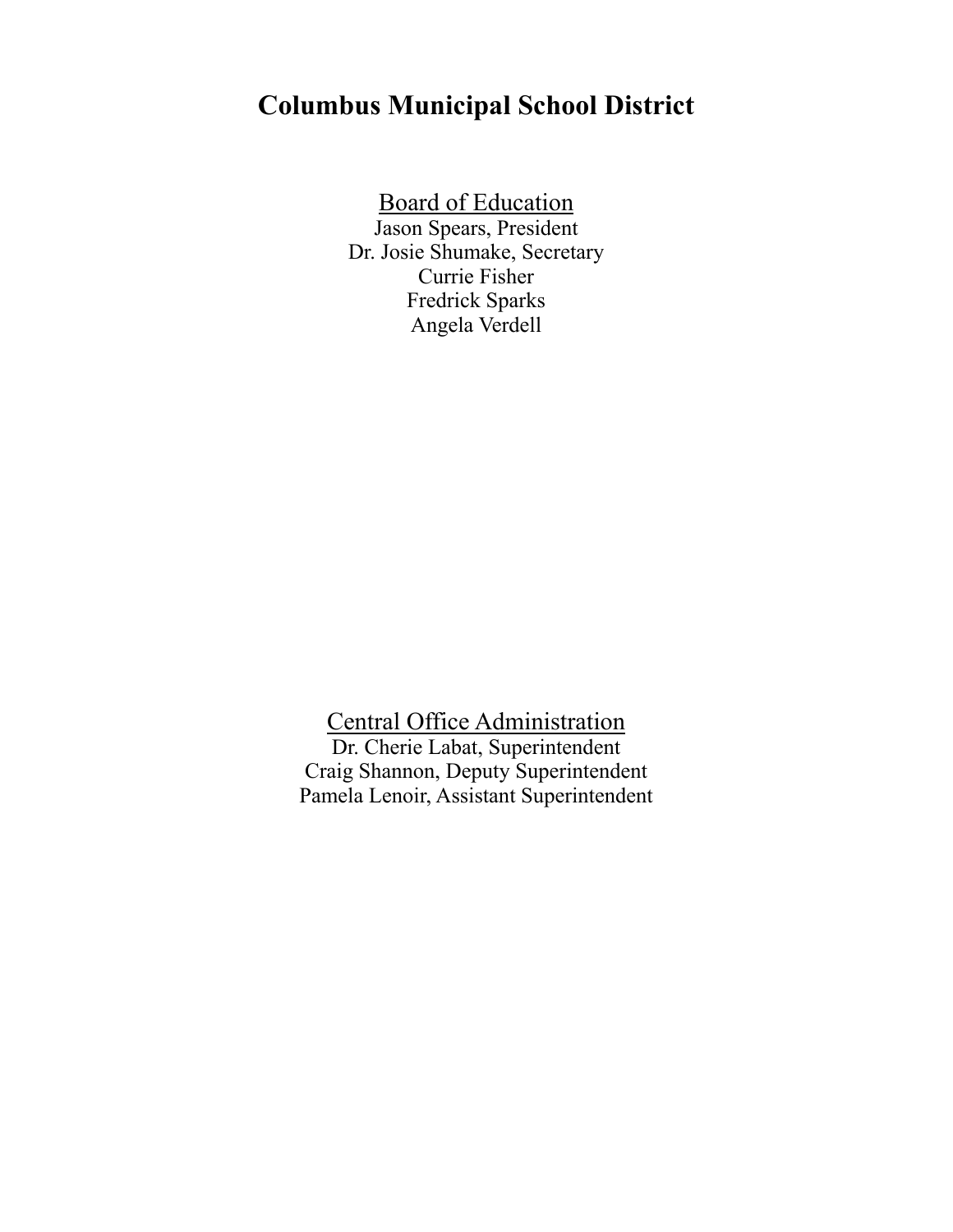# **Our Mission**

To provide a positive educational experience for every student.

# **Our Vision for Learning**

To create an educational environment where all students are provided with the skills necessary to enter the workforce or post-secondary education and be successful.

# **Columbus High School Administration**

Lori Cargile, Principal Chris Bray, Director of McKellar CTE Center Craig Chapman, Assistant Principal Freda Dismukes, Assistant Principal Joe Garrett, Assistant Principal Aaron Lee, Assistant Principal

# **Columbus High School Counselors**

Annie Hinton Dana McConnell Mary Rush

*Phone 662-241-7200 Fax 662-241-7205 Website: [www.chs.columbuscityschools.org](http://www.chs.columbuscityschools.org) 215 Hemlock Street Columbus, MS 39702*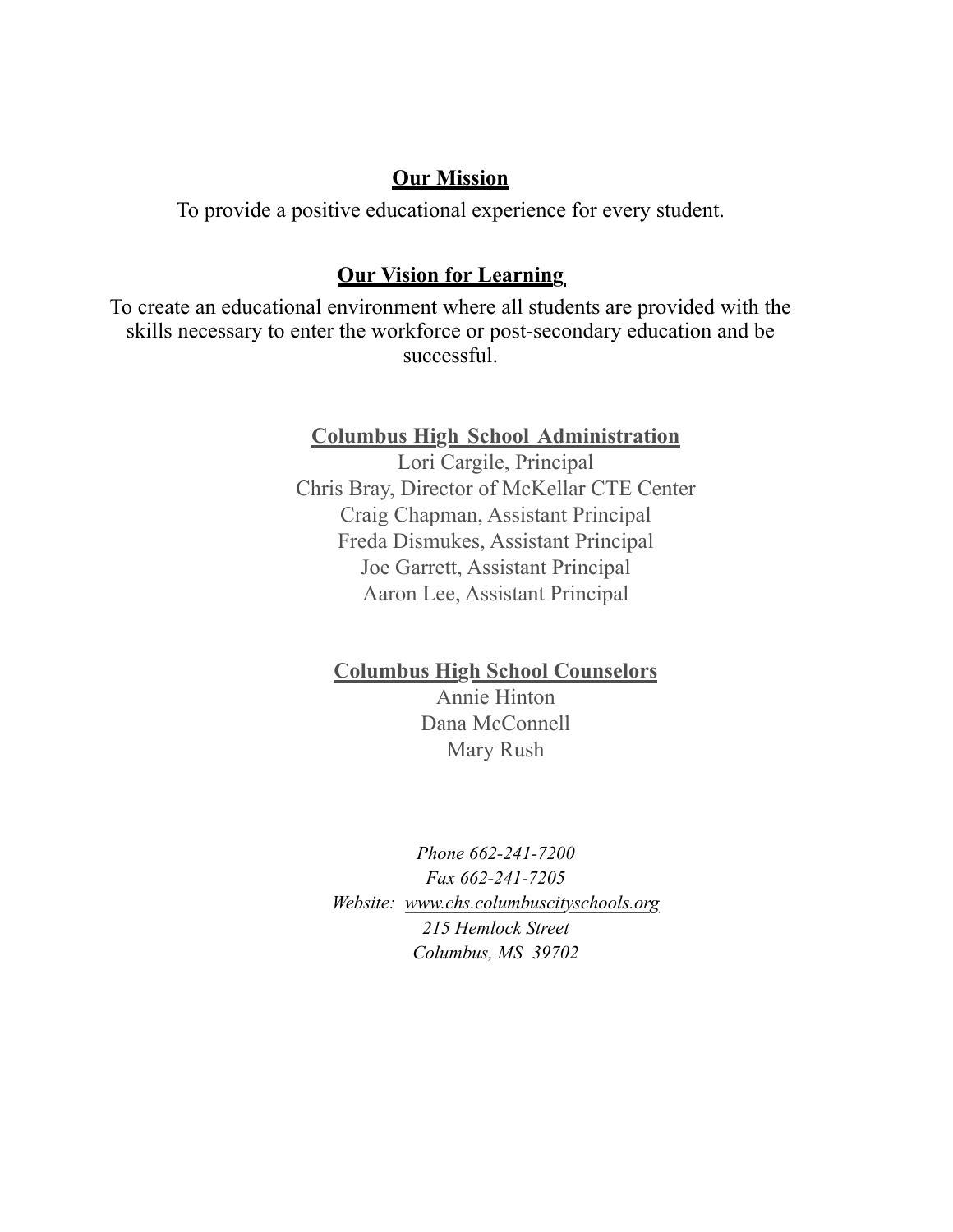# **Columbus High School Bell Schedule**

# **Regular Schedule**

| 7:55           | <b>First Bell</b>        |
|----------------|--------------------------|
| $8:00 - 9:45$  | 1 <sup>st</sup> Block    |
| $9:50 - 11:35$ | $2^{nd}$ Block           |
| $11:40 - 1:55$ | $3^{rd}$ Block & lunches |
| $11:40-12:05$  | $1st$ lunch              |
| $12:10-12:35$  | $2^{nd}$ lunch           |
| $12:40-1:05$   | $3^{\text{rd}}$ lunch    |
| $1:10-1:35$    | $4^{th}$ lunch           |
| $1:40-1:55$    | cont. $3^{rd}$ Block     |
| $2:00 - 3:45$  | 4 <sup>th</sup> Block    |

# **Falcon Schedule**

| 7:55                       | <b>First Bell</b>        |
|----------------------------|--------------------------|
| $8:00 - 9:30$              | 1 <sup>st</sup> Block    |
| $9:35 - 11:05$             | $2^{nd}$ Block           |
| $11:10 - 1:25$             | $3^{rd}$ Block & lunches |
| $11:10-11:35$              | $1st$ lunch              |
| 11:40-12:05 $2^{nd}$ lunch |                          |
| $12:10-12:35$              | $3^{\text{rd}}$ lunch    |
| $12:40-1:05$               | $4^{\text{th}}$ lunch    |
| $1:10-1:20$                | cont. $3^{rd}$ block     |
| $1:25 - 2:10$              | <b>Falcon Activity</b>   |
| $2:15 - 3:45$              | 10c <sub>k</sub>         |
|                            |                          |

# **Morning Activity Schedule**

| 7:55           | <b>First Bell</b>     |  |  |
|----------------|-----------------------|--|--|
| $8:00 - 9:30$  | 1 <sup>st</sup> Block |  |  |
| $9:35 - 10:20$ | Morning Activity      |  |  |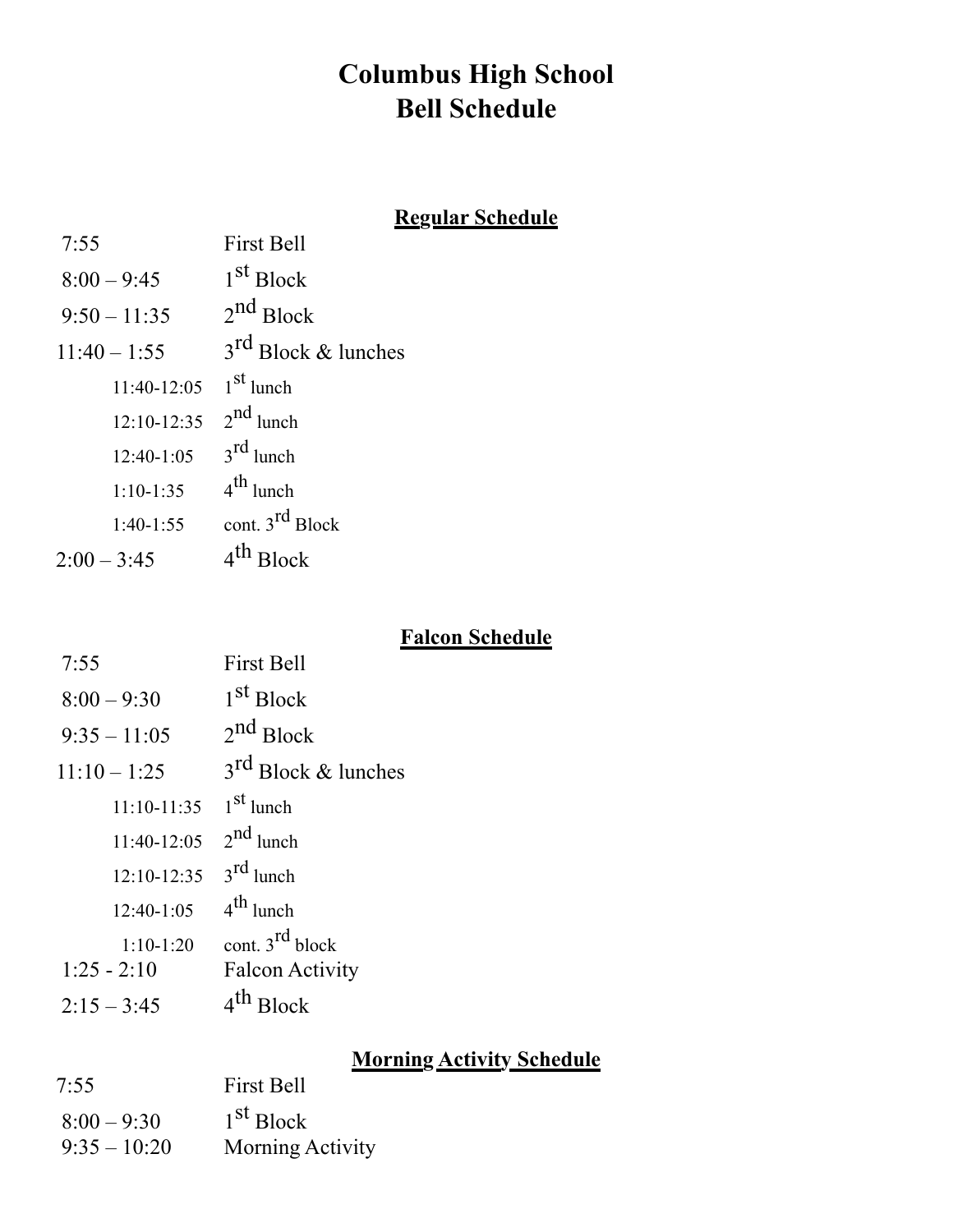| $10:25 - 11:55$ | $2^{nd}$ Block           |
|-----------------|--------------------------|
| $12:00 - 2:10$  | $3^{rd}$ Block & lunches |
| $12:00 - 12:25$ | $1st$ lunch              |
| $12:30-12:55$   | $2^{nd}$ lunch           |
| $1:00-1:25$     | $3^{\text{rd}}$ lunch    |
| $1:30-1:55$     | $4^{\text{th}}$ lunch    |
| $2:00-2:10$     | Cont. $3^{rd}$ Block     |
| $2:15 - 3:45$   | 4 <sup>th</sup> Block    |

#### **Afternoon Activity Schedule**

- 7:55 First Bell  $8:00 - 9:30$  1st Block
- 

 $9:35 - 11:052^{nd}$  Block

 $11:10-1:25$  3<sup>rd</sup> Block & lunches 11:10-11:35  $1^{\text{st}}$  lunch 11:40-12:05  $2^{nd}$  lunch 12:10-12:35  $3^{\text{rd}}$  lunch  $12:40-1:05$  4<sup>th</sup> lunch 1:10-1:20 cont.  $3^{\text{rd}}$  block 1:25 - 2:55  $4^{th}$  Block 3:00 – 3:45 Afternoon Activity

#### **GRADING INFORMATION**

#### **Grading Scale**

Grade A (90-100) Grade B (80-89) Grade C (70-79) Grade D (65-69) Grade F (00-64)

#### **Report Cards & Progress Reports**

Report cards are issued at the end of each 9-week grading period. Progress reports are sent home in the middle of each 9-week period. Students and parents may check grades at any time using the Schoology Portal

| <b>Report Card Dates</b> |
|--------------------------|
| October 9, 2018          |
| January 10, 2019         |
| March 21, 2019           |
| May 23, 2019             |
|                          |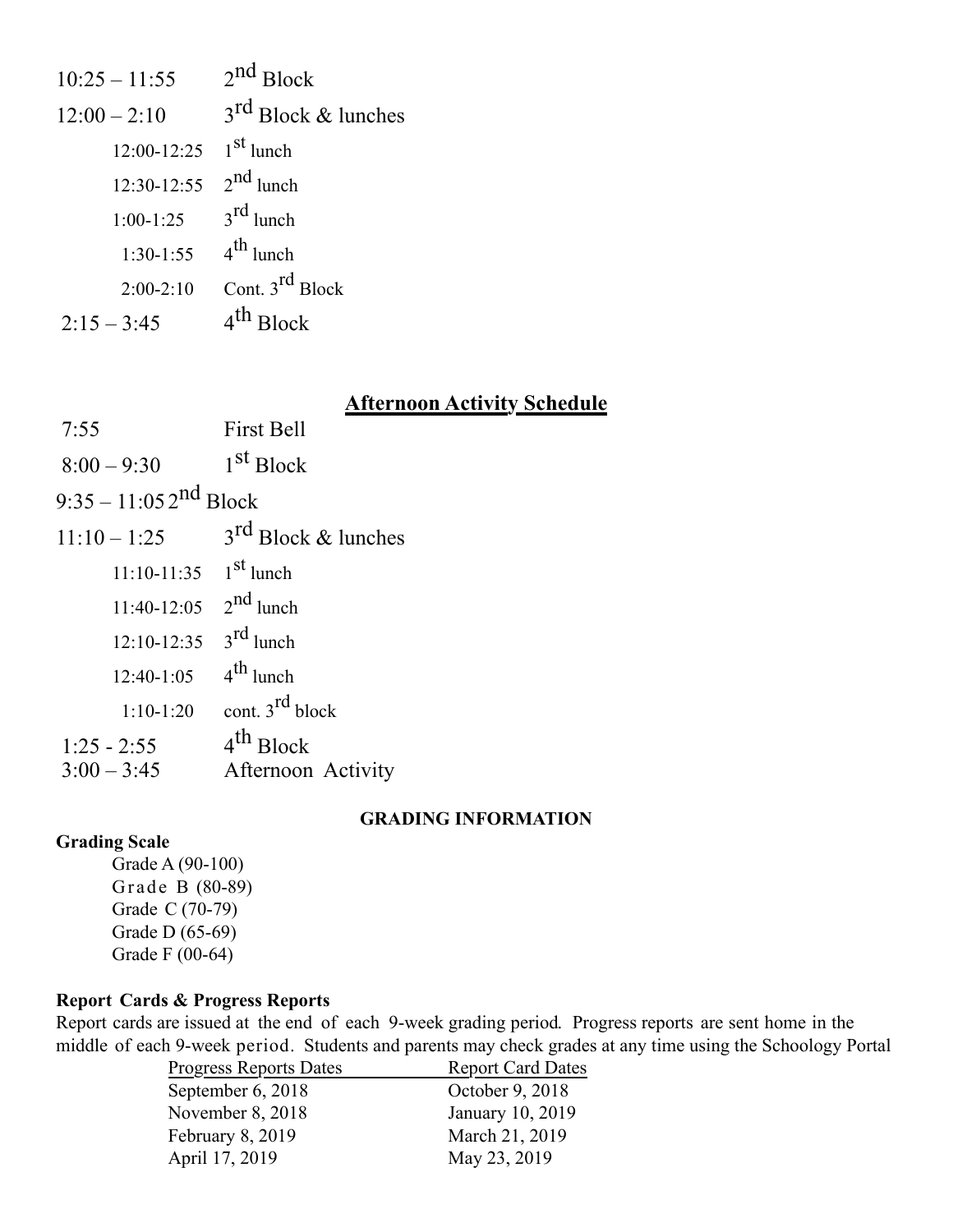#### **Quality Point Average (QPA)**

- A student's quality point average (QPA) is determined using a weighted 4 point system as follows:
	- $A=4$  points  $B=3$  points  $C=2$  points  $D=1$  point  $F=0$  points
- Quality points for Accelerated, Advanced Placement (AP) and Dual Enrollment courses are:
	- $A= 5$  points  $B = 4$  points  $C = 3$  points  $D = 2$  points  $F = 0$  points
- Pre-Algebra, Algebra I, ICT II, MS Studies, Intro to World Geography and Spanish I taken in 8th grade and all major courses attempted in high school beginning with  $9<sup>th</sup>$  Grade are included.
	-
- A two-credit course is counted four times; a one-credit course is counted two times, a one-half credit course is counted one time. The total number of quality points is divided by the number of semesters attempted. All major academic and Career/Technical courses are used in determining QPA. Minor courses (P.E., Arts, Music, Driver's Education, Band, etc.) are not computed.

#### **Graduates of Distinction**

Students who maintain outstanding academic records during their high school years are recognized as "graduating with honors."

> QPA of 3.25 – 3.99……….Honors QPA of 4.0 or above……...High Honors

#### **Honors & Awards**

Various honors committees composed of faculty members, administration, and community patrons convene annually to screen and recommend students to receive various honors and awards granted by civic clubs, organizations, and the high school.

#### **Eligibility Requirements for Extracurricular Activities**

Students wishing to participate in extracurricular activities must meet the specific requirements for participation. Students failing core academic courses may enroll in academic recovery programs.

#### **Grade Level Classification**

A student's grade level is determined by the number of Carnegie units earned the date of entry into high school as a freshman. The following criteria applies:

#### SOPHMORE:

• A student must have earned a minimum of 6 credits. JUNIOR:

• A student must have earned a minimum of 12 credits.

SENIOR:

- A student must be on target for graduation in May.
- A student must have earned a minimum of 17 credits.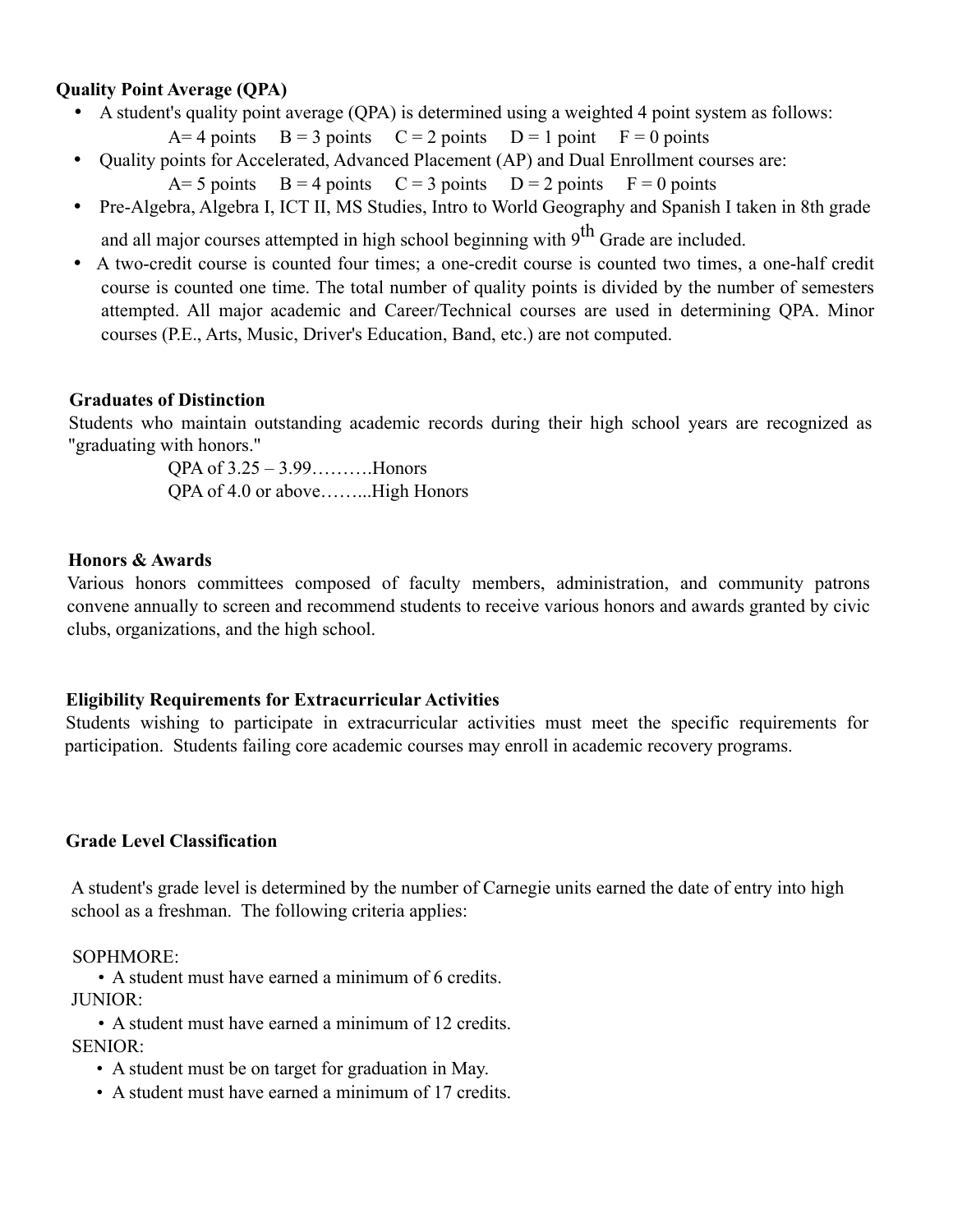#### **GRADUATION INFORMATION**

#### **Requirements**

The graduation requirements for students enrolled in the Columbus Municipal School District consists of two categories:

#### **(1) Carnegie Unit Requirements**

Only courses listed in the Approved Courses for the Secondary Schools of Mississippi (ACSSM) shall be offered for Carnegie Unit Credit. Each student receiving a standard diploma from Columbus High School must earn a minimum of 24 Carnegie units from the ACSSM.

**(2) End of Course Subject Area Test Requirements --** Mississippi State Assessment Program The assessment program consist of four academic end of course test. Students are required to pass the subject area test (s) as a requirement for graduation. Students are assessed on the content at the completion of the course in Algebra I, Biology I, English II and US History from 1877. For additional information please contact your CHS Counselors.

- Any Columbus Municipal School District student who fails to pass a required end-of-course Subject Area Test will be offered a chance to retake the test each year until a passing score is achieved.
- Students entering Columbus Municipal School District from a public school of another state, will not be required to pass any end-of-course Subject Area Test in a course for which the school accepts Carnegie units previously earned by the student as fulfilling the requirements for a Mississippi high school diploma.
- Students entering Columbus Municipal School District from a non-accredited environment (private, home schooling), will be required to pass any end-of-course Subject Area Test in a course for which the school accepts Carnegie units earned by the student fulfilling the requirements for a Mississippi high school diploma.
- Concordance table will be used when applicable. Use of table may be needed to obtain a passing score for the student. The concordance table, developed by MDE, takes into consideration the course letter grade earned by the student and the state assessment score.
- ACT scores will also be used when applicable to satisfy the student's state assessment requirement.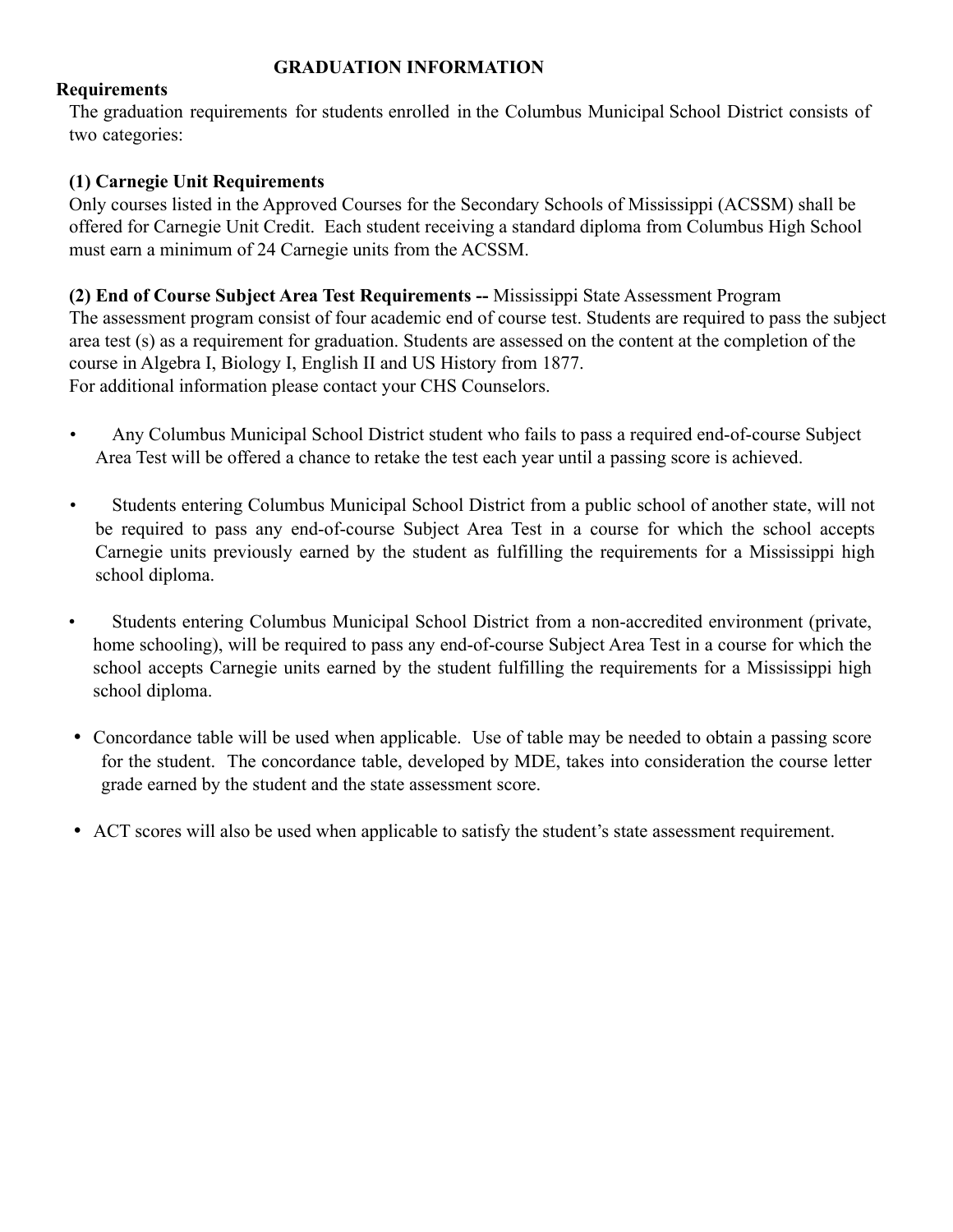#### **Mississippi Diploma Options**

Mississippi has two diploma options: Traditional Diploma and Alternate Diploma.

#### **Traditional Diploma Endorsement Options**

Students pursuing a Traditional Diploma must identify an endorsement prior to entering the 9<sup>th</sup> grade.

| <b>Career and Technical</b><br><b>Endorsement</b>              |                                                                                                                                                                                                                                                                  | <b>Academic Endorsement</b>              |                                                                                                                                                                                                                                                     | <b>Distinguished Academic</b><br><b>Endorsement</b> |                                                                                                                                                                                                                                                                |
|----------------------------------------------------------------|------------------------------------------------------------------------------------------------------------------------------------------------------------------------------------------------------------------------------------------------------------------|------------------------------------------|-----------------------------------------------------------------------------------------------------------------------------------------------------------------------------------------------------------------------------------------------------|-----------------------------------------------------|----------------------------------------------------------------------------------------------------------------------------------------------------------------------------------------------------------------------------------------------------------------|
| Curriculum                                                     | <b>Carnegie Units</b>                                                                                                                                                                                                                                            | <b>Curriculum</b>                        | <b>Carnegie Units</b>                                                                                                                                                                                                                               | Curriculum                                          | <b>Carnegie Units</b>                                                                                                                                                                                                                                          |
| Area                                                           |                                                                                                                                                                                                                                                                  | Area                                     |                                                                                                                                                                                                                                                     | Area                                                |                                                                                                                                                                                                                                                                |
| English<br>Required<br>Subjects                                | $\overline{4}$<br>English I & II                                                                                                                                                                                                                                 | English                                  | $\overline{4}$<br>English I & II                                                                                                                                                                                                                    | English                                             | $\overline{4}$<br>English I & II                                                                                                                                                                                                                               |
| Mathematics<br>Required<br>Subjects                            | $\overline{4}$<br>Algebra I                                                                                                                                                                                                                                      | Mathematics                              | 4<br>Algebra I, plus 2<br>courses above Alg I                                                                                                                                                                                                       | Mathematics                                         | 4<br>Algebra I, plus 2<br>courses above Alg I                                                                                                                                                                                                                  |
| Science<br>Required<br>Subjects                                | 3<br><b>Biology</b> I                                                                                                                                                                                                                                            | Science                                  | 3<br>Biology I, plus 2<br>courses above Bio I                                                                                                                                                                                                       | Science                                             | $\overline{4}$<br>Biology I, plus 2<br>courses above Bio I                                                                                                                                                                                                     |
| Social Studies<br>Required<br>Subjects                         | $3\frac{1}{2}$<br>World History, US<br>History, Gov, Econ,<br><b>MS</b> Studies                                                                                                                                                                                  | <b>Social Studies</b>                    | $3\frac{1}{2}$<br>World History, US<br>History, Gov, Econ,<br><b>MS</b> Studies                                                                                                                                                                     | <b>Social Studies</b>                               | $\overline{4}$<br>World History, US<br>History, Gov, Econ,<br><b>MS</b> Studies                                                                                                                                                                                |
| Physical Education                                             | $\frac{1}{2}$                                                                                                                                                                                                                                                    | <b>Physical Education</b>                | $\frac{1}{2}$                                                                                                                                                                                                                                       | Physical Education                                  | $\frac{1}{2}$                                                                                                                                                                                                                                                  |
| Health                                                         | $\frac{1}{2}$                                                                                                                                                                                                                                                    | Health                                   | $\frac{1}{2}$                                                                                                                                                                                                                                       | Health                                              | $\frac{1}{2}$                                                                                                                                                                                                                                                  |
| Art                                                            | $\mathbf{1}$                                                                                                                                                                                                                                                     | Art                                      | $\mathbf{1}$                                                                                                                                                                                                                                        | Art                                                 | $\mathbf{1}$                                                                                                                                                                                                                                                   |
| College and Career<br>Readiness                                | $\mathbf{1}$                                                                                                                                                                                                                                                     | College and Career<br>Readiness          | $\mathbf{1}$                                                                                                                                                                                                                                        | College and Career<br>Readiness                     | $\mathbf{1}$                                                                                                                                                                                                                                                   |
| Technology or<br><b>Computer Science</b>                       | $\mathbf{1}$                                                                                                                                                                                                                                                     | Technology or<br><b>Computer Science</b> | $\mathbf{1}$                                                                                                                                                                                                                                        | Technology or<br><b>Computer Science</b>            | $\mathbf{1}$                                                                                                                                                                                                                                                   |
| <b>CTE Electives</b>                                           | $\overline{4}$                                                                                                                                                                                                                                                   | <b>Additional Electives</b>              | $5\frac{1}{2}$                                                                                                                                                                                                                                      | <b>Additional Electives</b>                         | 6                                                                                                                                                                                                                                                              |
| <b>Additional Electives</b>                                    | $3\frac{1}{2}$                                                                                                                                                                                                                                                   | <b>Advanced Electives</b>                | $\overline{2}$<br>Must meet college<br>prep curriculum                                                                                                                                                                                              | <b>Advanced Electives</b>                           | $\overline{2}$<br>Must meet college<br>prep curriculum                                                                                                                                                                                                         |
| <b>Total Units Required</b>                                    | 26                                                                                                                                                                                                                                                               | <b>Total Units Required</b>              | 26                                                                                                                                                                                                                                                  | <b>Total Units Required</b>                         | 28                                                                                                                                                                                                                                                             |
| <b>Additional</b><br><b>Endorsement</b><br><b>Requirements</b> | GPA of 2.5<br><b>ACT WorkKeys</b><br>Silver Level<br>Successfully<br>complete one of the<br>following:<br>*One CTE Dual<br>Credit<br>Course<br>*State Board of<br>Education-<br>approved<br>national credential<br>(available in<br>Carpentry,<br>Culinary Arts) |                                          | GPA of 2.5<br><b>ACT Scores</b><br>English 17<br>Math 19<br>Successfully<br>complete one of the<br>following<br>*One AP with a C<br>or<br>higher & take AP<br>Course Exam<br>*One Academic<br>Dual<br><b>Credit Course</b><br>with a C<br>or higher |                                                     | GPA of 3.0<br><b>ACT Scores</b><br>English 18<br>Math 22<br>Successfully<br>complete one of the<br>following<br>*One AP with a B<br><sub>or</sub><br>higher & take AP<br>Course Exam<br>*One Academic<br>Dual<br><b>Credit Course</b><br>with a B<br>or higher |

#### **Alternate Diploma**

The Alternate Diploma is an option only for students with a Significant Cognitive Disability (SCD). The student is required to obtain 24 Carnegie Units and participate in the MAAP-A Alternate Assessments.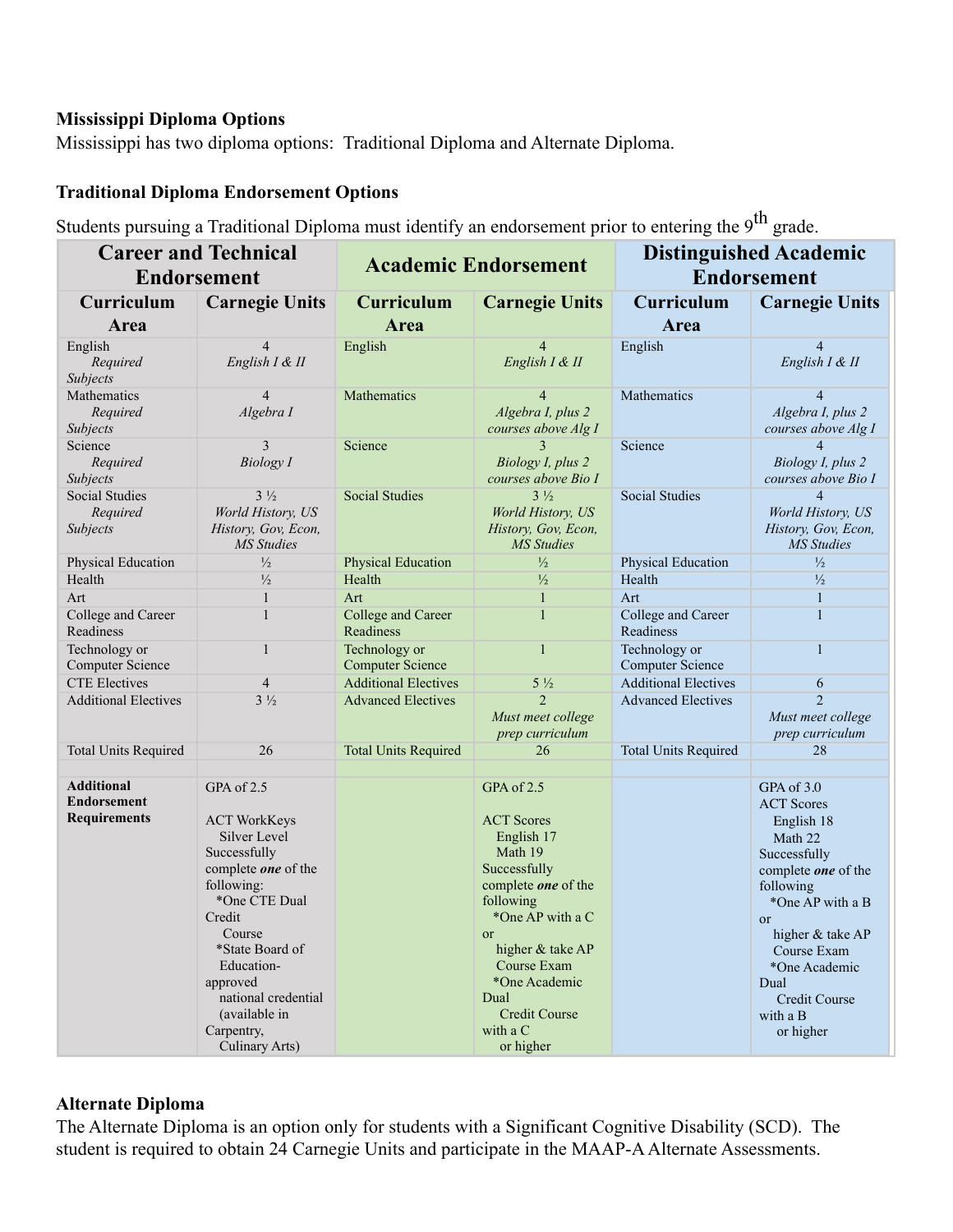#### **Alternate Diploma Curriculum**

Alternate English Alternate Mathematics Alternate Science Alternate Social Studies PE / Alternate Health Art Vocational Readiness Life Skills Development

#### **CMSD DUAL ENROLLMENT AND DUAL CREDIT PROGRAMS**

A dual enrolled student is a high school student enrolled in a community or junior college or state institution of higher learning while enrolled in high school. A dual credit student is a student who is enrolled in a community or junior college or state institution of higher learning while enrolled in high school and who is receiving high school and college credit for postsecondary coursework.

Qualifying high school Juniors may enroll in Dual Enrollment Classes.

- Dual Enrollment allows qualifying students to take college classes during the time frame allocated for the regular high school day.
- Dual Enrollment classes allow qualifying students to take college classes for both college and high school credit simultaneously. For more information contact a CHS counselor.

#### **Dual Enrollment Admission**

Upon entering the junior or senior year the student must have:

- Must be classified as a junior or senior
- Taken the ACT for enrollment into certain classes
- Have an overall GPA of 2.5 or higher.
- Complete an application and registration paperwork by the announced deadline each semester
- All first-time dual enrollment/credit students are required to take the College Study Skills dual credit course.

#### **Dual Enrollment Cords**

 $\setminus$ 

Honor cord requirements for Dual Credit/Enrollment is as follows: Class of 2019 – 6 dual credit classes with a college GPA of 3.0 Class of 2020 and beyond – 8 dual credit classes with a college GPA of 3.0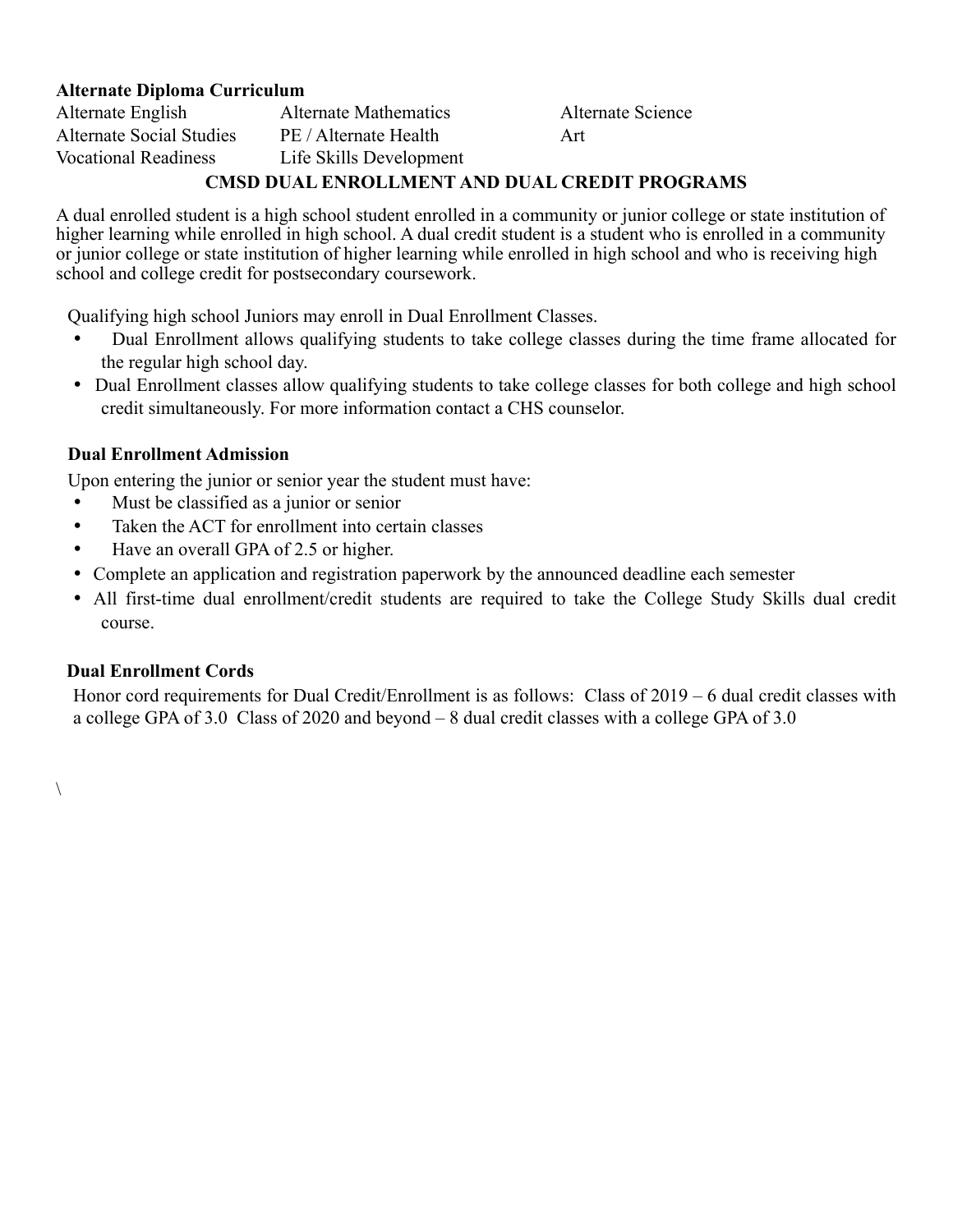#### **COLLEGE ADMISSIONS**

#### **Community Colleges**

All graduates of Columbus High School are eligible for admission to any Mississippi community college regardless of courses pursued in high school. Generally, two types of training are offered to high school graduates:

- 1. Occupational courses which will enable the student to secure a job after completion, or
- 2. College transfer courses for those who wish to take one or two years of lower division college courses to fulfill the entrance requirements of the college of choice. (NOTE: Usually a "C" average is required in community college courses to transfer to a university or state college.)

#### **Mississippi State Colleges and Universities**

Beginning with the class of 1996, there are four ways to gain admission to a university or college in Mississippi.

1. Complete the College Prep Curriculum with a minimum 3.2 GPA.

**or**

2. Complete the College Prep Curriculum with a minimum 2.5 GPA and score at least 16 or higher on the ACT or rank in the upper 50% of your class and score at least 16 or higher on the ACT.

**or**

3. Complete the College Prep Curriculum with a minimum 2.0 GPA *and* score 18 or higher on the ACT on the SAT.

**or**

4. Satisfy the NCAA standards for student 'athletes who are "full qualifiers" under Division I guidelines.

#### **College Prep Curriculum**

**English:** (4 Carnegie Units) Courses must require substantial communication skills (i.e., reading, writing, listening and speaking).

**Mathematics:** (3 Carnegie Units) Algebra I, Algebra II and Geometry. A fourth course in higher-level mathematics is highly recommended.

**Science:** (3 Carnegie Units) Biology, Advanced Biology, Chemistry I, Chemistry II, Physics, and any other science course with comparable rigor and content. One Carnegie Unit from a Physical Science course with content at a level that may serve as an introduction to Physics and Chemistry may be used. Two of the courses chosen must be laboratory-based.

**Social Studies:** (3 Carnegie Units) United States History (1 unit), World History (1 unit with a substantial geography component), Government (1/2 unit), and Economics (1/2 unit), or Geography (1/2 unit).

**Advanced Electives:** (2 Carnegie Units) Foreign Language, World Geography, 4th year laboratory-based science, or 4th year mathematics. One unit must be in Foreign Language or World Geography.

**Computer Applications:** (1/2 Carnegie Unit) The course should include use of application packages, such as word processing and spreadsheets. The course should also include basic computer terminology and hardware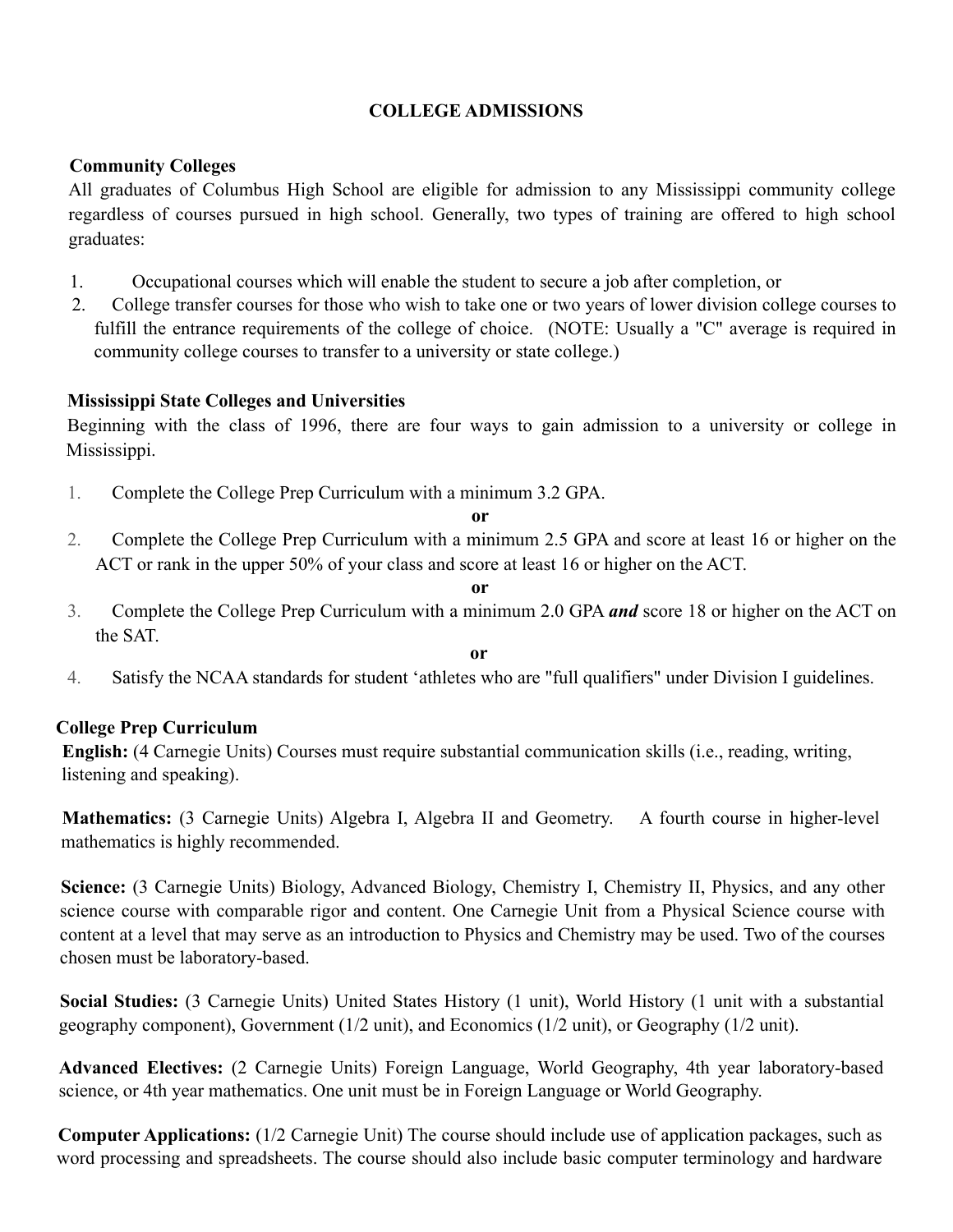operation.

**Pre-High School Units:** Algebra I, 1<sup>st</sup> year Foreign Language, Mississippi Studies, or Computer Applications taken prior to high school will be accepted for admission provided course content is the same as the high school course.

**What if a student fails to complete the college entry requirements?** The student is advised by the admissions and/or academic counselor of other educational alternatives and is assisted in pursuing those options.

**Entrance Tests:** Most colleges and universities require either the American College Test (ACT) or the College Board Test (SAT) for admission. Students should check with the counselors to see which test is required at the college of their choice. These tests are usually given five or six times a year and the test dates are posted on the counseling bulletin board.

#### **Preparing for College**

Your high school curriculum can influence your selection, preparation, and success in certain college majors. Therefore, it is extremely important that courses are carefully selected. Colleges and universities may vary their requirements for admission. College catalogs and many sources of information, including financial aid and scholarship applications, are available in the Counselor's Office.

#### **9th Grade:**

Meet your school counselor and create a Graduation Plan.

Explore and identify careers of interest and research potential college majors.

Get involved in different groups at school. Keep track of all the different activities you participate in by starting your resume.

Good grades are VERY important.

Investigate admissions to academic honor societies.

Make a difference in your community, volunteer to help others.

#### **10th Grade:**

Continue items listed for 9th Grade

Make a list of colleges you are interested in and research them. Be sure to look at requirements, costs and programs of study.

Commit yourself to extracurricular activities, and don't be afraid to take on a leadership role.

Meet with your school counselor to review and make changes to graduation plan.

Take PLAN (Pre ACT Test)

Continue to update your resume.

#### **11th Grade:**

Meet with your school counselor to review your graduation plan and discuss your list of two colleges. Discuss ways each school aligns with your personal and academic achievements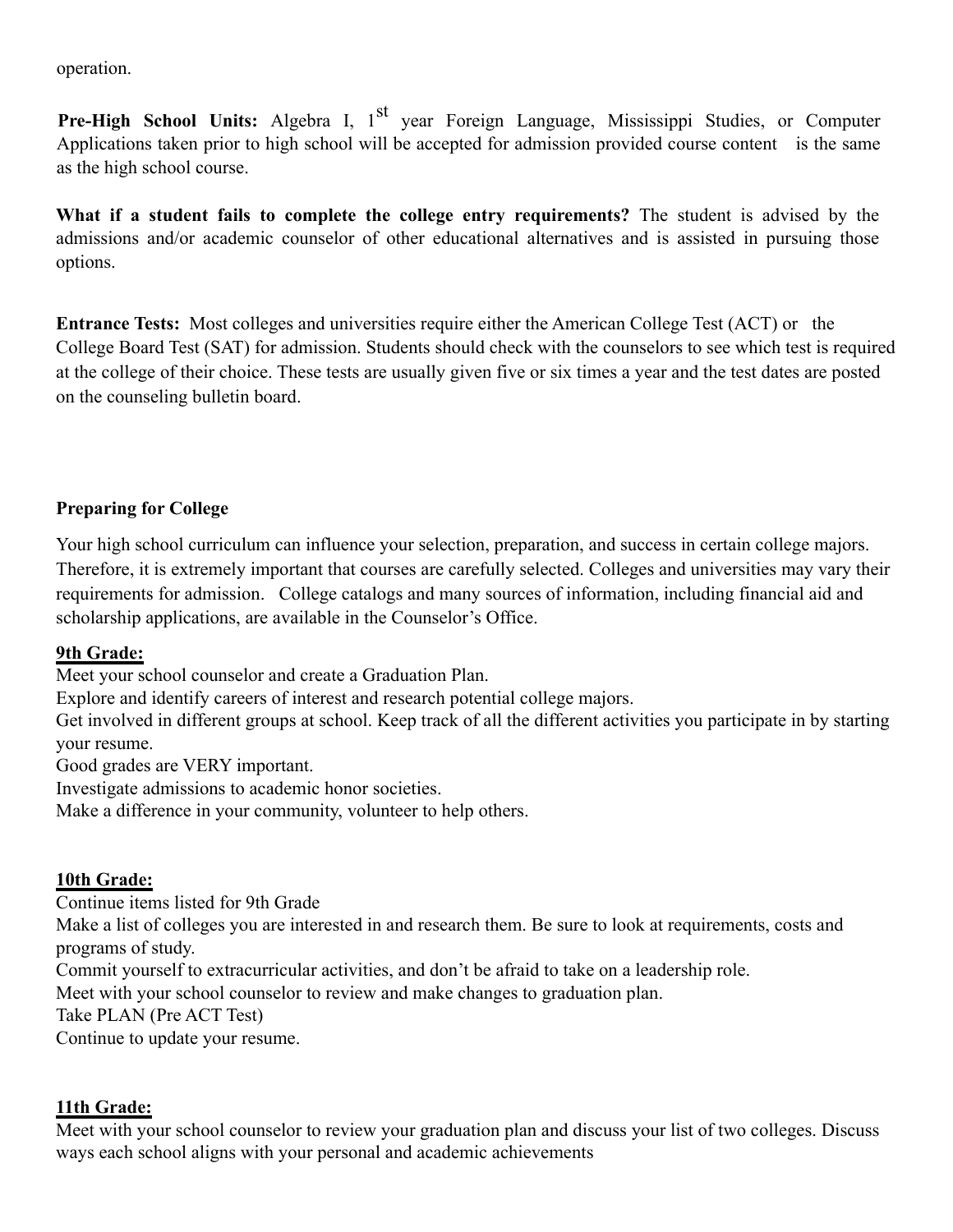Meet with your school counselor to discuss career options. Discuss ACT Work Keys, Military Branches and additional Career options.

Meet with you counselors to discuss Dual Enrollment

Sign up for an ACT/SAT workshop.

Take the PSAT.

Register to take ACT or SAT.

Attend college fairs and college prep presentations at your school. Be sure to speak with representatives from your top school.

Schedule a visit to your top colleges picks to get a true feel of campus life.

Work and volunteer to gain experience. Add the experience to your resume.

Create a professional email account to use for college communications. For example, janejones@gmail.com Plan early for letters of recommendation during your senior year.

Continue to update your resume.

# **12th Grade:**

Take a full program of courses.

Continue to be active in school and community

Continue highest academic achievement.

October – December: Take all necessary college entrance tests (SAT, ACT, others as applicable).

Make final decision on choice of college and visit that college's website for admission applications (selection of an alternative college is important; selections of a college major can be very helpful).

Visit the campus of your choice and investigate department majors.

Research procedures at your top schools for applying for admission, scholarships, housing and financial aid. Complete applications, write essays, request final transcripts and ask for letters of recommendation (at least one month prior to deadline). Watch for fast approaching deadlines.

Apply for scholarships and work with parents to complete FASFA. Compare financial aid options to your top schools.

Register for Freshman Orientation.

Write thank you for all financial assistance received.

Continue to update your resume.

#### **Selecting a College**

Your answers to the questions posed below should assist you in selecting a college that will help you achieve your desired career goals.

- 1. Do I have the ambition and motivation necessary for success in college?
- 2. Can I meet the entrance requirements  $(ACT & SAT scores)$ ?
- 3. Can my parents meet the cost?
- 4. Will the college support my career expectations?
- 5. Do I want to attend college near home?
- 6. Do I want to go to a junior college and then transfer to a 4-year college?

7.<br>
Are my credits likely to transfer from one college to another?<br>
8. Is the student life, religious atmosphere, or social life in keeping with my ideals? Is the student life, religious atmosphere, or social life in keeping with my ideals?

- 9. Does the college offer special interests like music, drama, athletics, and student activities that I
- enjoy?<br>10. Does the college have the academic and professional credentials that may be important to me?
- 11. Is the college accredited?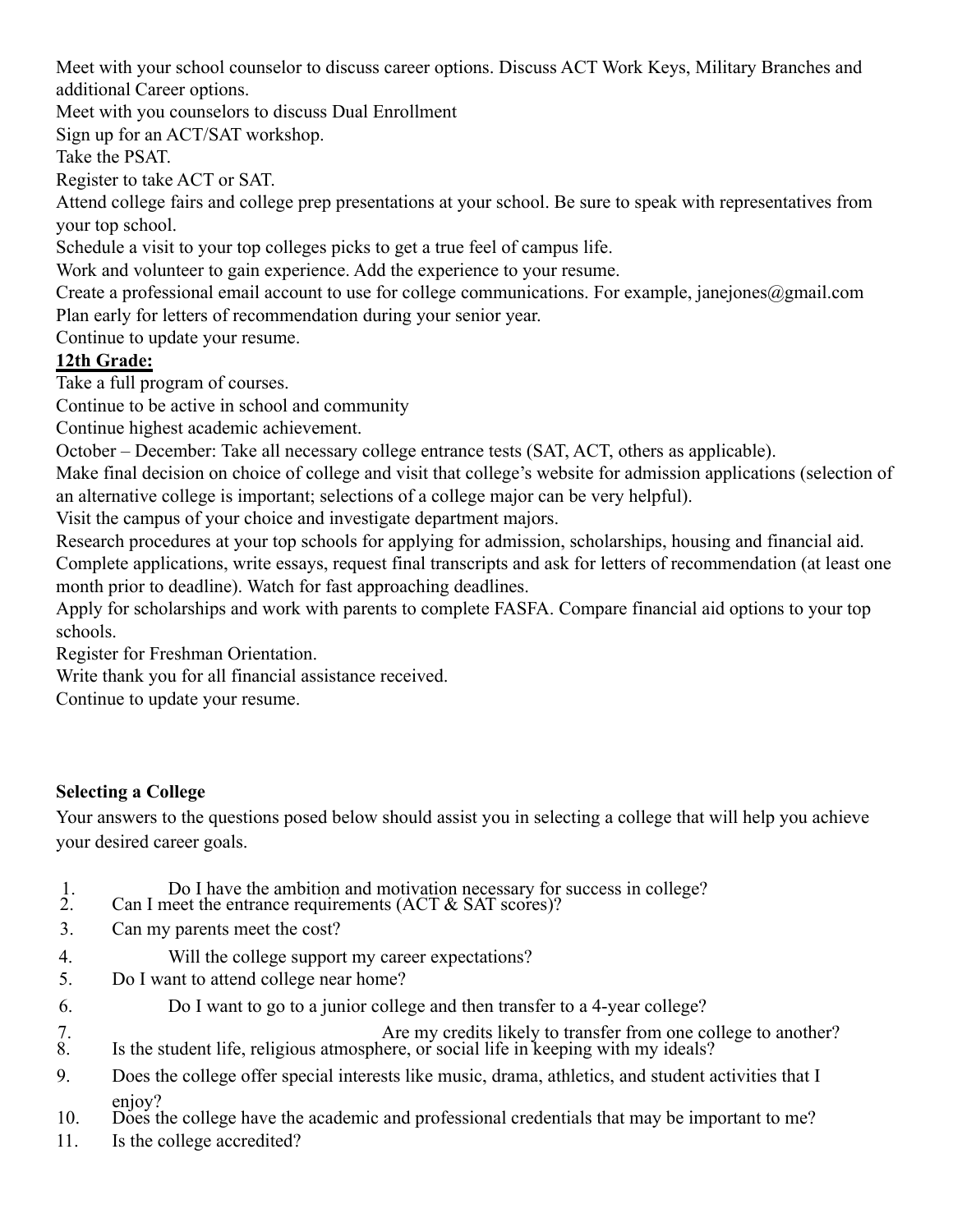#### **Applying to College**

Write to the Director of Admissions at the college of your choice for admission applications. The financial aid office in your chosen college will provide applications for student grant and loan programs.

#### **SCHOOL GUIDANCE AND COUNSELING OFFICE**

#### **Why High School Counselors?**

High school years are full of growth, promise, excitement, frustration, disappointment and hope. It is the time when students begin to discover what the future holds for them. Secondary school counselors enhance the learning process and promote academic achievement. School counseling programs are essential for students to achieve optimal growth, acquire positive social skills and values, set appropriate career goals and realize full academic potential to become productive, contributing members of society.

#### **Reasons to Contact Your Child's School Counselor**

- Academic skills support
- Career preparation
- Post-secondary planning and application process
- School adjustment issued
- Coping, problem solving, making decisions
- School-based and community resource information or referrals

#### **The Goals of CHS School Counseling Department Are…**

- To assist students with educational, personal, career and goal planning
- To assist students in identifying and dealing with problems
- To assist students with selecting Pathways that will meet their own academic and career goals (including college and post-secondary placement)
- Help to identify students who need specialized academic services, and to facilitate the delivery of those services
- Assists teachers, parents, and students to interpret and use test scores to improve instructions
- Helping students to recognize and make the best of their abilities
- Counseling with students individually and in groups
- To assist students and parents with scholarship information

Contact the CHS Counselors should you have questions or need assistance with course selection or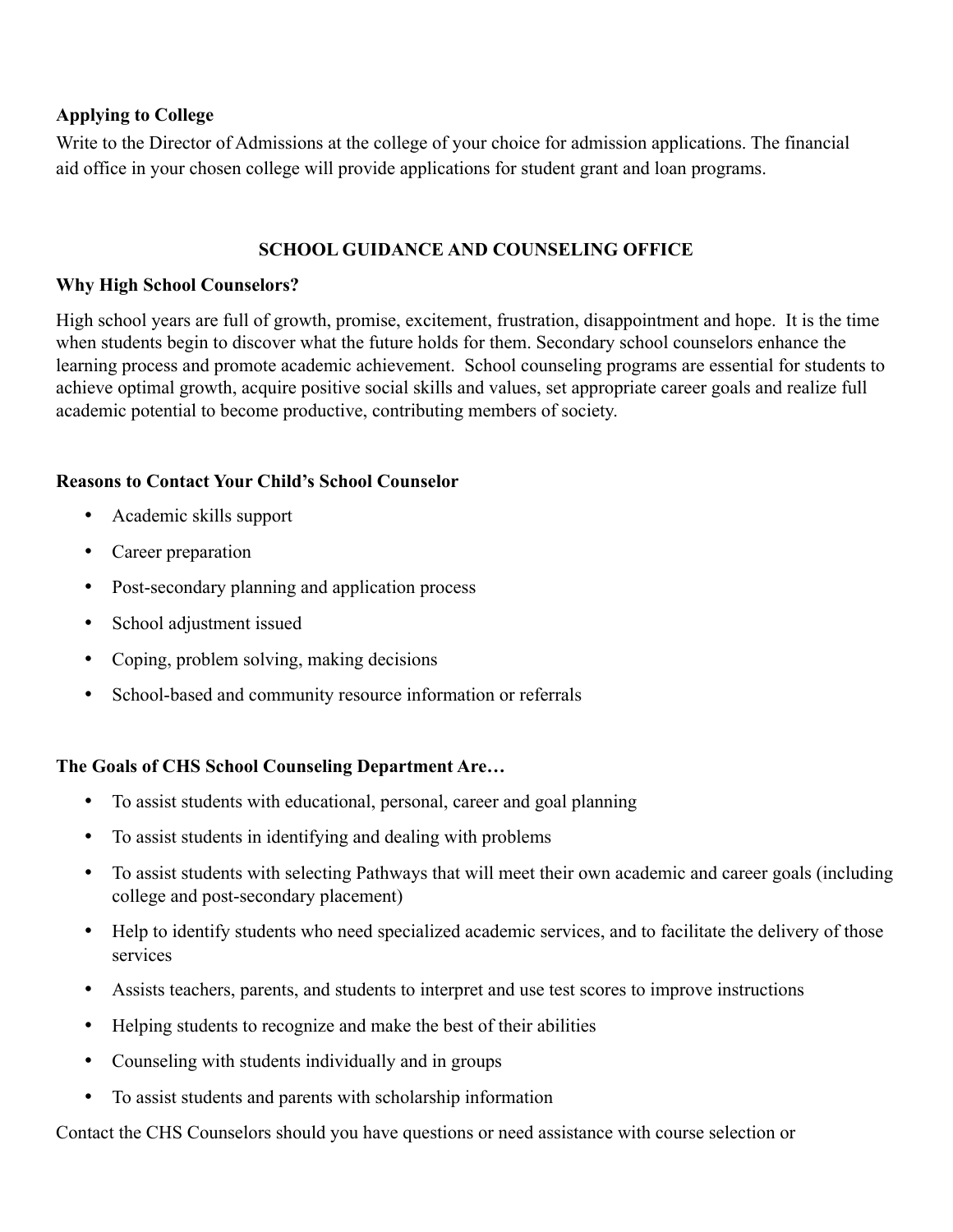#### **CHS Counselors**

Annie Hinton: Grades 9-12, *Last Names O - Z* Dana McConnell: Grades 9-12, *Last Names H – N* Mary Rush: Grades 9-12, *Last Names A – G*

# **EXTRACURRICULAR ACTIVITIES**

Columbus High School offers a wide variety of activities and clubs in which students may participate to enrich the quality of campus life. You are encouraged to get involved and become a vital and contributing member in one or more of these extracurricular activities.

#### **Eligibility Requirements**

Students wishing to participate in extracurricular activities must meet the specific requirements for participation. Students failing core academic courses may enroll in academic recovery programs.

#### **Athletics**

Athletics are an integral part of the total educational process. Student involvement in competitive athletics and the teaching of skills by qualified personnel add to the total student experience and positive school environment.

Columbus High School students have the opportunity to participate in numerous interscholastic activities. Membership on any athletic team is considered a privilege. Therefore, to be a member of any athletic team, a student must maintain certain standards and rules in order to keep this privilege of participation. Listed below are the competitive sports in which Columbus High Falcons compete:

#### **Interscholastic Sports - Fall/Winter**

Football- Varsity (Grades 10-12) Football - 9th Grade Volleyball (Girls only, Grades 9-12) Soccer (Boys & Girls, Grades 7-12) Cross Country (Boys & Girls, Grades 7-12) Softball, Slow Pitch (Girls, Grades 7-12) Basketball - Varsity (Boys, Grades 10-12) Basketball - Varsity (Girls, Grades 10-12)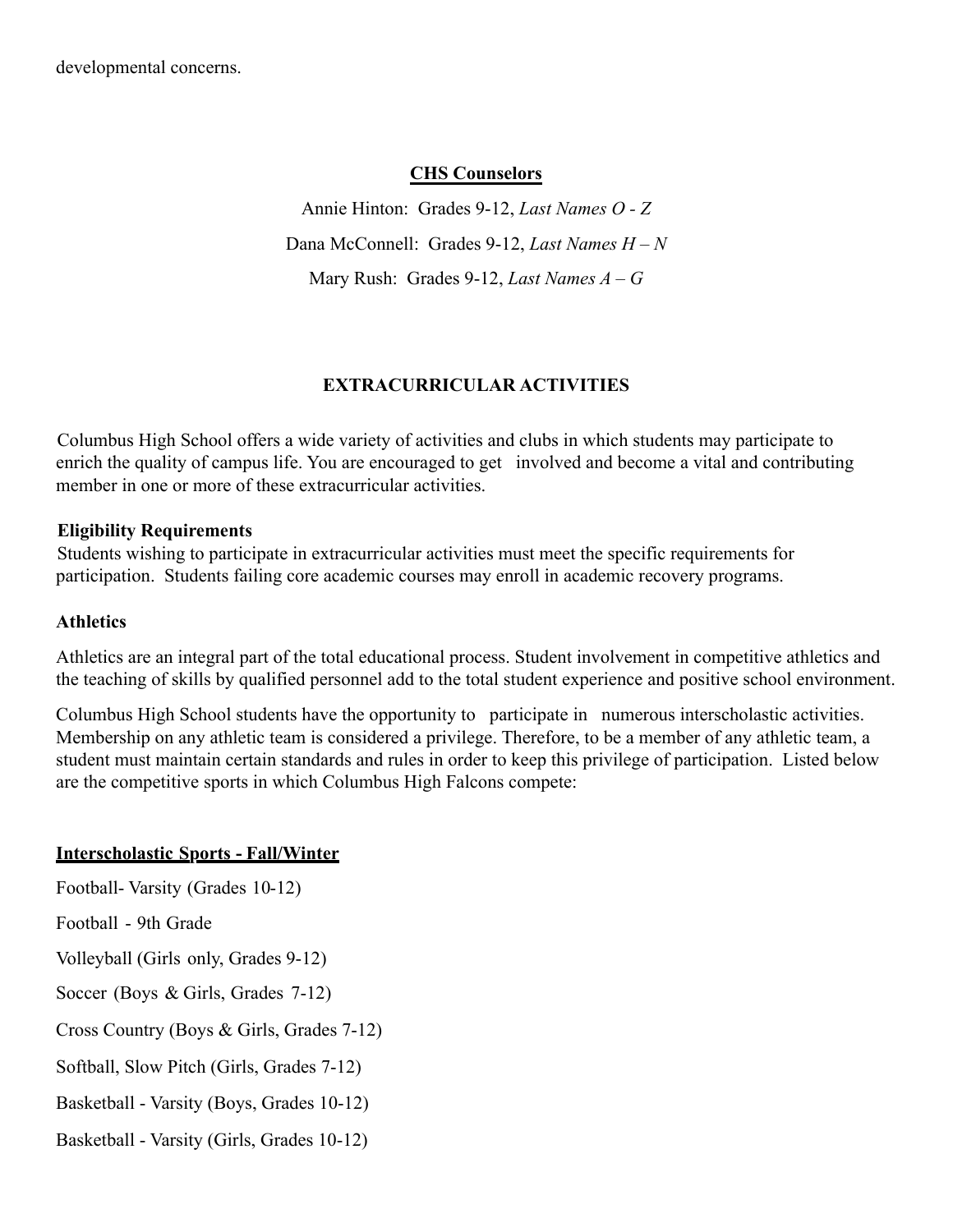Basketball -Boys 9th Grade Basketball - Girls 9th Grade

#### **Interscholastic Sports -Spring**

Baseball- Varsity (Grades 9-12) Jr. High Baseball (Grades 7-8) Softball, Fast Pitch (Girls, Grades 7-12) Track- Varsity (Boys, Grades 10-12) Track- Varsity (Girls, Grades 10-12) Track - Jr. High Boys (Grades 7-9) Track- Jr. High Girls (Grades 7-9) Golf - Varsity (Grades 7-12) Power Lifting (Grades 9-12) Basketball - Varsity (Boys, Grades 10-12) Basketball - Varsity (Girls, Grades 10-12) Basketball -Boys 9th Grade

Basketball - Girls 9th Grade

Soccer (Boys & Girls, Grades 7-12)

Cheerleading supports Columbus High School's athletic teams and encourages school spirit. Tryouts are held in the spring and judged by a panel of college cheerleaders. The CHS Cheerleader By-laws and Constitution outlines the eligibility requirements that must be met.

#### **StudentClubs**

CHS provides students the opportunity to participate in a wide variety of school sponsored activities and organizations. The following information introduces students to CHS clubs and school sponsored activities.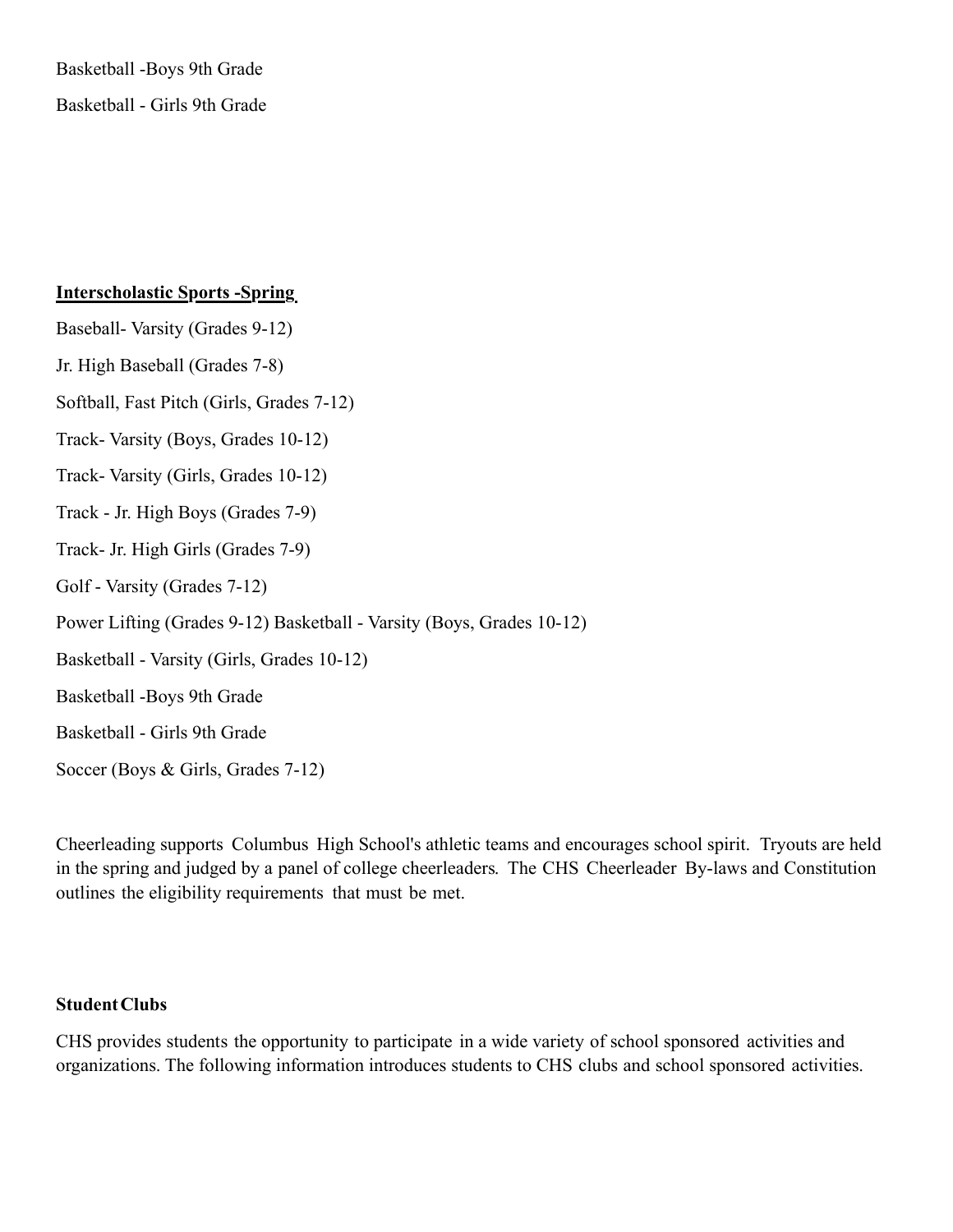**The Beta Club** is an honorary society for students in the  $9^{th} - 12^{th}$  grades who maintain a QPA of 3.0 and pass a teacher evaluation of their demonstration of character, responsibility, and leadership. Students become eligible for membership after their first semester at Columbus High School. Beta Club is associated with the National Beta Club and shares in its goal of leading by serving both the school and community.

Any student whose GPA falls below the minimum 3.0 will be placed on probation for one semester. A probationary letter of notification will be given to the student(s). After one semester, a review will be conducted to re-evaluate the student's eligibility.

Senior Beta members are required to maintain active membership during their senior year and participate in 100 service hours to receive honor cords.

**The FCA** (Fellowship of Christian Athletes) is an informal organization comprised of athletes and non-athletes (male and female) who are interested in fellowship, devotions and discussion of their Christian faith and beliefs and how these relate to their daily lives. This organization is strictly optional. Membership is open to all students and staff regardless of church affiliation or athletic involvement.

**FCCLA** (Family, Career, and Community Leaders of America) is a national Career/Technical education organization for students enrolled in Culinary Arts and Family and Consumer Science related classes. It is dedicated to helping youths assume their roles in society. FCCLA provides opportunities for students to participate in district, state, and national competition.

**HOSA** (Health Occupations Students of America) is a national organization for students receiving training for health occupations careers. Activities are an integral part of the instructional program. An emphasis is placed on occupational and leadership skills that develop physical, mental, and social well-being among club members.

**The Student Council** works with students, administrators, faculty, parentsand the community to reach common goals of service, citizenship, scholarship, leadership, and recreation. The Council is the heart of all school activities-developing leadership, sponsoring events, raising funds, coordinating calendars, creating publicity, advising others, encouraging school spirit, and building better communications. Student Council applicants must meet grade and discipline requirements. Officers are elected by their respective classes.

**The National Honor Society** is recognized nationally as one of the highest honors bestowed upon high school students. A high grade point average is not the only requirement for membership, although students must maintain a QPA of 3.25 in their major academic subjects to belong. Members of the CHS faculty and staff select students for their leadership qualities, service activities, and character as well as their academic achievement. Students must not have any discipline referrals and have good attendance.

Students are automatically removed from the organization if they are assigned ISS or OSS. Grades are reviewed regularly and students may not have more than one C to maintain membership. Students are placed on probation if they do not complete the required number of service hours. Seniors receive the National Honor Society Lead by Example cord or stole. Stoles are bestowed upon students graduating with a 4.0 or higher.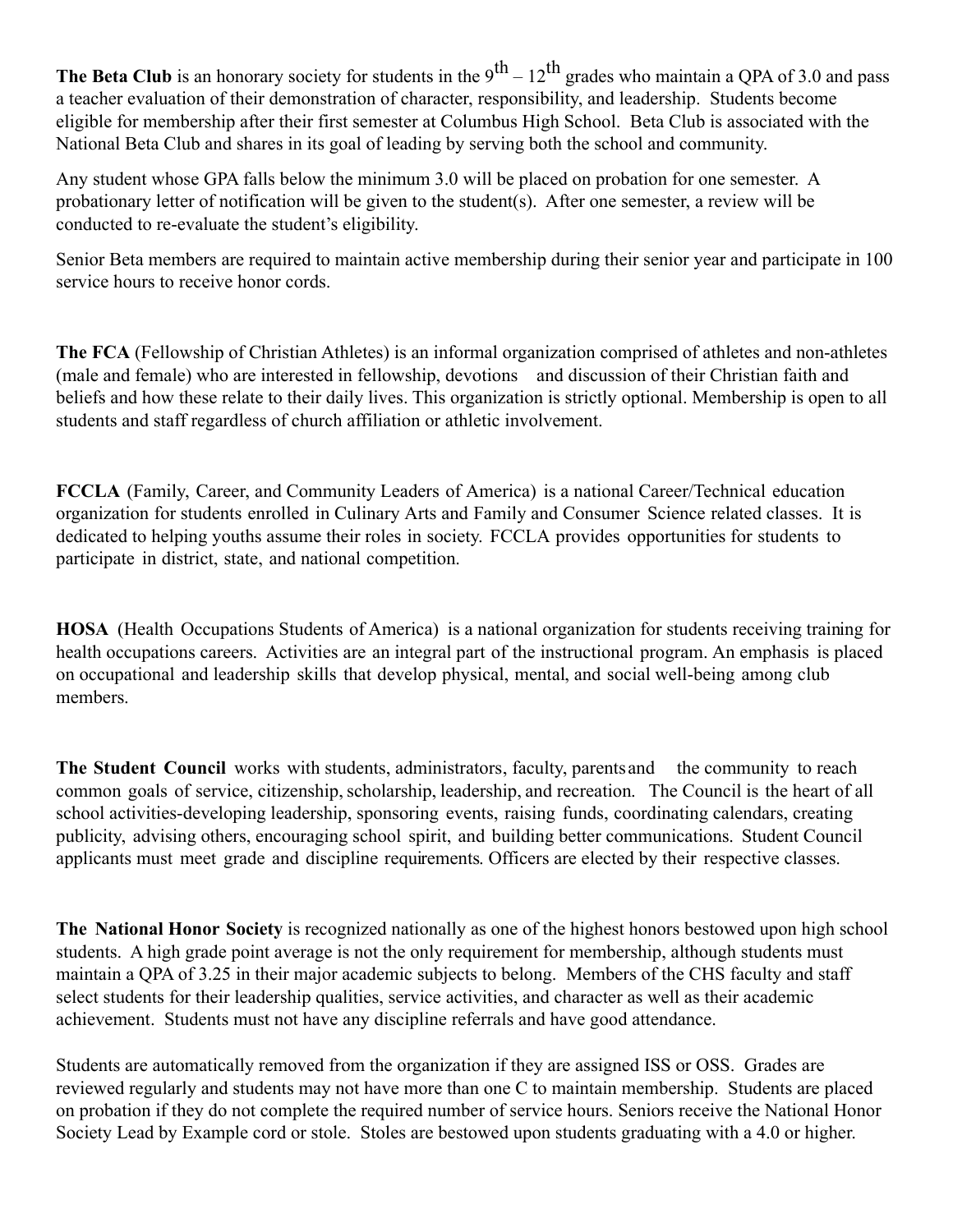**The National Technical Honor Society** is a non-profit, honorary organization that honors excellence in workforce programs. The goal of the society is to see that deserving career and technical students are recognized and that people of the community become aware of the talents and abilities of the young people who chose technical pathways to a successful future. To qualify for NTHS, a student must be a current completer at McKellar (enrolled in the advanced class), have an overall high school GPA of 2.5, have a 4.0 in his/her McKellar class, and have no discipline infractions at McKellar.

Senior members of the NTHS are eligible to purchase an honor cord to wear at graduation Purchase of an honor cord is optional and members are noted on the graduation program regardless of cord purchase. NTHS Induction Ceremony is held each year in May for current completers at the annual McKellar Honors Night.

**Sociedad Honoraria Hispanica***,* also known as the **National Spanish Honor Society**, recognizes high achievement in Spanish by students of secondary schools. *Los Peregrinos* is the name of the Columbus High School chapter of *SHH*. A student enrolled in CHS who has maintained an A average (93 or above) in a least three semesters of Spanish and a B+ average (90 or above) in other course work is eligible for membership. The student must be enrolled in the study of the language at the time of initiation. No initiation is to take place earlier than the tenth grade and students must be studying Spanish II or higher.

**Skills USA** is a club for students receiving training in trade, industrial, and technical programs. Members develop leadership abilities through participation in educational, vocational, civic, recreational, and social activities.

**Fine Arts Performing Groups** *Refer to Music Section of Course Descriptions.*

#### **COLUMBUS HIGH SCHOOL CURRICULUM**

Columbus High School offers a variety of courses designed to meet the education and training needs of its students. Careful consideration has been given to developing curricular and related experiences that will prepare students to achieve their future education and career goals. The course description section contains a complete listing and summary of each course offered at Columbus High School.

#### **Accelerated/AP Courses**

Accelerated and Advanced Placement (AP) courses are offered to meet the needs of students whose demonstrated levels of achievement in previous course work indicates a need for the rigor of such courses. Accelerated courses present a challenging approach to traditional subject matter. AP courses offer students the opportunity to perform college work while still in high school. AP students who take and pass the AP exam for the course in which they are enrolled may be eligible to receive college credit and advanced college placement status. Accelerated and AP courses carry an extra quality point. All students enrolled in AP courses will be required to take AP exams.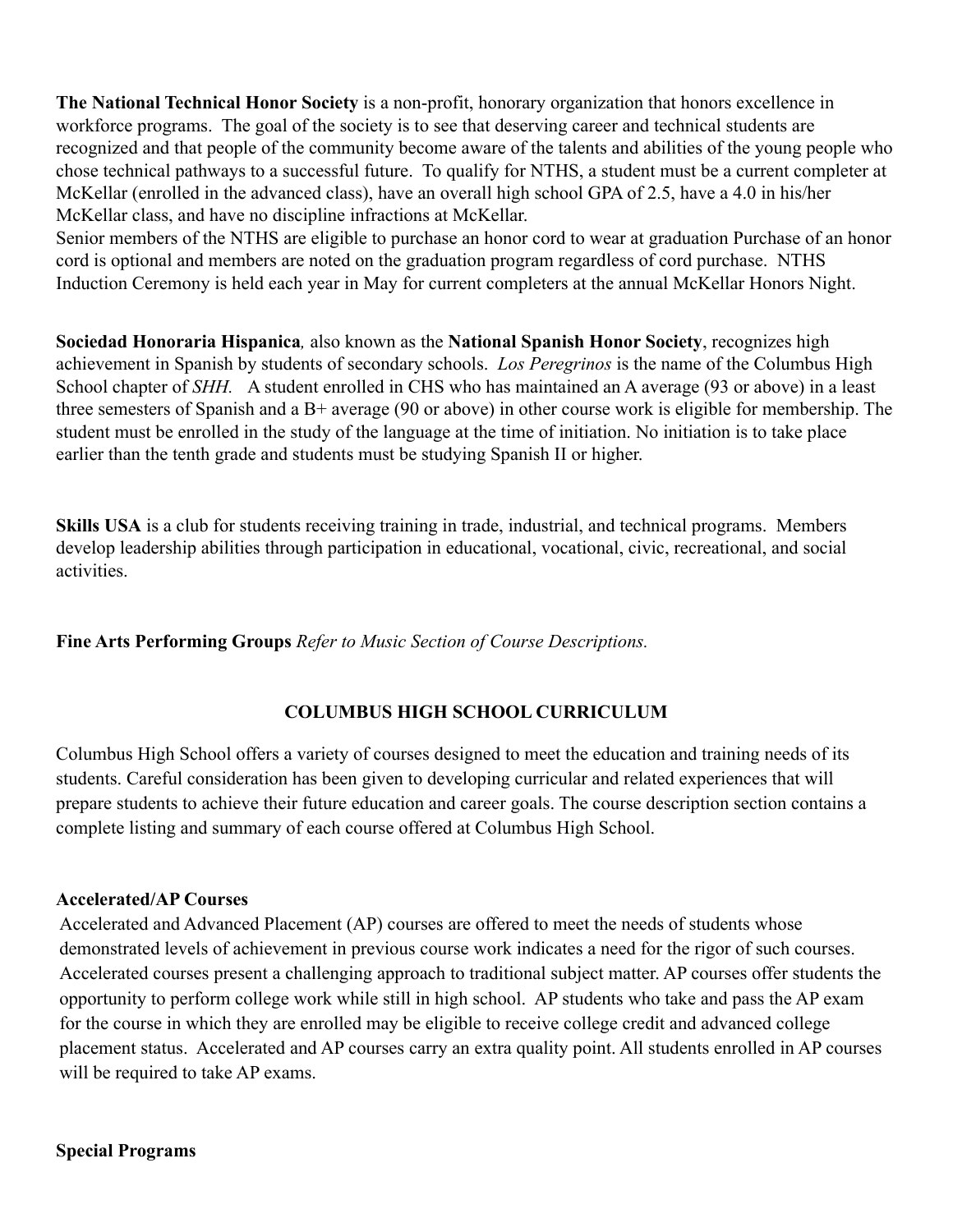The Special Programs Division of Columbus Municipal School District is based at Hunt. This division is responsible for Special Education, Gifted Education, Title I, the Alternative Education Program, as well as many of the programs for students who are at risk of dropping out of school. The major goal of this division is to offer the range of services needed to accommodate the unique needs, abilities, and capabilities of all the district's students.

Students with disabilities have specially designed Individualized Educational Plans (IEP's) that focus upon improving their skills in areas in which they have difficulty.

### **Planning a Course of Study**

It is important that students and parents plan an appropriate program for the academic year. Some questions to consider include:

- 1. Have the prerequisites for the courses requested been met?
- 2. Will the chosen courses satisfy graduation requirements?
- 3. Are the courses of choice in line with the student's future education and/or career goals?

# **Selecting Courses**

It is extremely important that informed decisions be made concerning course selection. Please do not hesitate to contact the Counselors' Office should you have questions or need assistance with course selection. Counselors may be reached at: **Phone: 662-241-7200**

Students select courses from the offerings listed on the course selection form. Freshmen, sophomores, and juniors must be enrolled both semesters in classes for the entire day. Seniors who meet requirements to be considered for senior privilege should choose a minimum of three courses per semester.

Additionally, students are strongly advised to select two or three alternate courses. Every attempt will be made to honor all course requests. However, in the event that course requests cannot be accommodated, students' alternate course selections will be substituted in the order of priority indicated by the student.

**Note:** Please pay careful attention to all prerequisites for courses. Listed prerequisites are the guidelines established by CHS faculty members to predict success in offered courses; however, should any student wish to challenge him/herself in a course and he/she does not meet established prerequisites, that student may contact his/her counselor for entry into that course.

# **Progression of Core Courses**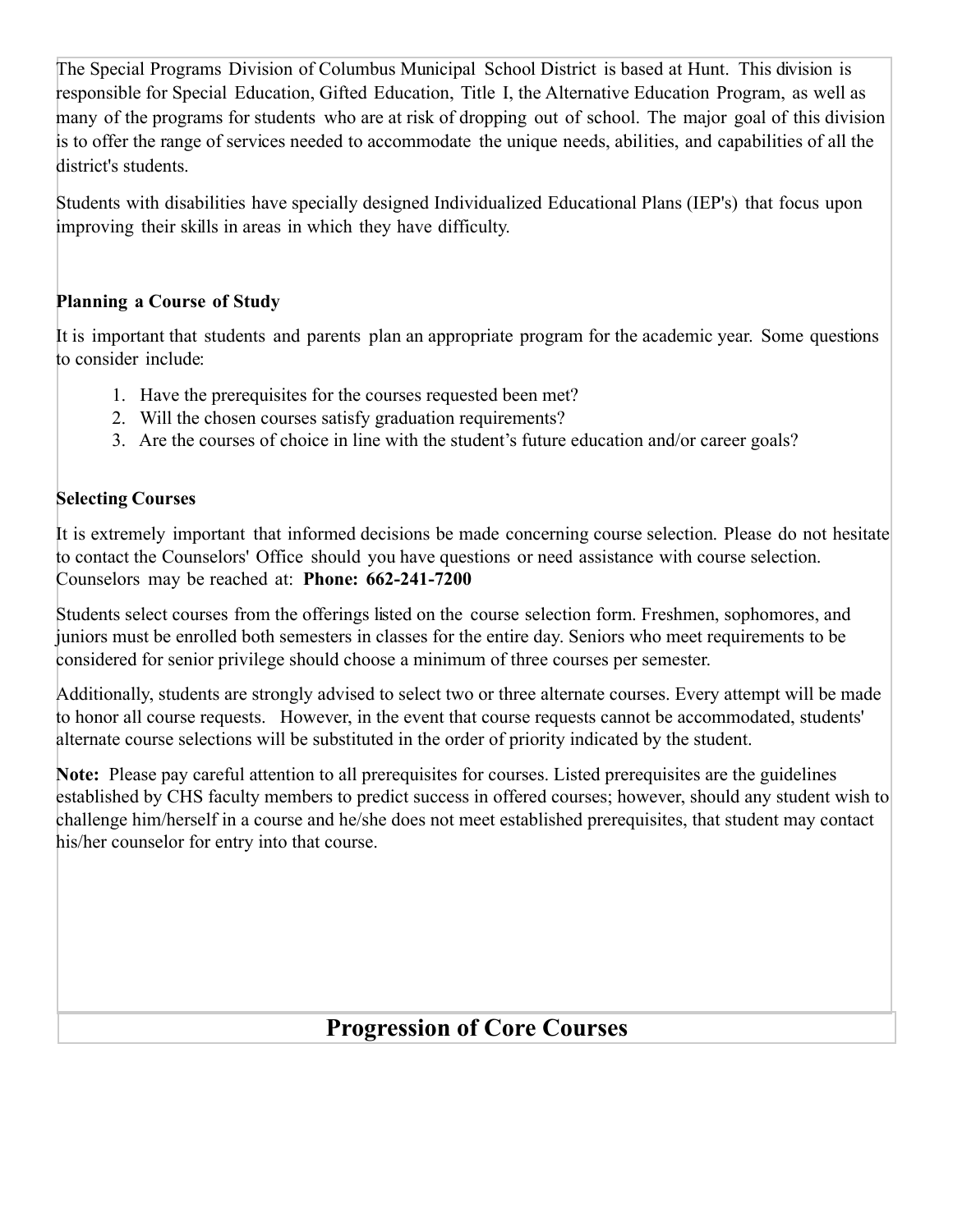| <b>English</b>                  | $8th$ Grade<br>English                 | English 9<br>or<br>English 9<br>Accelerated* | Creative Writing &<br>English 10<br><sub>or</sub><br>Creative Writing &<br>English 10<br>Accelerated* | English 11<br>or<br>AP English 11*<br>or<br>Dual Credit<br>English*                                                                                                     | English 12<br><b>or</b><br>AP English 12*<br>or<br>Dual Credit<br>English*                                                                                                                                                                                  |
|---------------------------------|----------------------------------------|----------------------------------------------|-------------------------------------------------------------------------------------------------------|-------------------------------------------------------------------------------------------------------------------------------------------------------------------------|-------------------------------------------------------------------------------------------------------------------------------------------------------------------------------------------------------------------------------------------------------------|
| <b>Math</b>                     | $8^{th}$ grade<br>Math                 | Foundations to<br>Algebra &<br>Algebra I     | Geometry<br><sub>or</sub><br>Geometry<br>Accelerated*                                                 | Algebra II<br><b>or</b><br>Algebra II<br>Accelerated*                                                                                                                   | Algebra III<br>or<br><b>AP Calculus</b><br>or<br>Dual Credit<br>Math*                                                                                                                                                                                       |
| <b>Science</b>                  | 8 <sup>th</sup> Grade<br>Science       | Introduction to<br><b>Biology</b>            | <b>Biology I</b><br>or<br><b>Biology I</b><br>Accelerated*                                            | Chemistry<br>or<br>Chemistry<br>Accelerated*<br>or<br>Physics<br>or<br>Anatomy &<br>Physiology<br><sub>or</sub><br>Physical Science<br>or<br>Earth and Space<br>Science | Chemistry<br>or<br>Chemistry<br>Accelerated*<br><b>or</b><br>Physics<br><b>or</b><br>Anatomy &<br>Physiology<br><b>or</b><br>Physical Science<br><b>or</b><br>Earth and Space<br>Science<br><b>or</b><br><b>AP Biology</b><br>or<br>Dual Credit<br>Science* |
| <b>Social</b><br><b>Studies</b> | <b>MS</b> Studies<br>$\&$<br>Geography | World History                                | US Government &<br>Economics                                                                          | <b>US History</b>                                                                                                                                                       | Advanced World<br>Geography<br>or<br><b>AP US History</b><br>or<br>Dual Credit<br>History*                                                                                                                                                                  |

*\*Indicates a course that has a prerequisite that must be met before the student can enroll in the course.*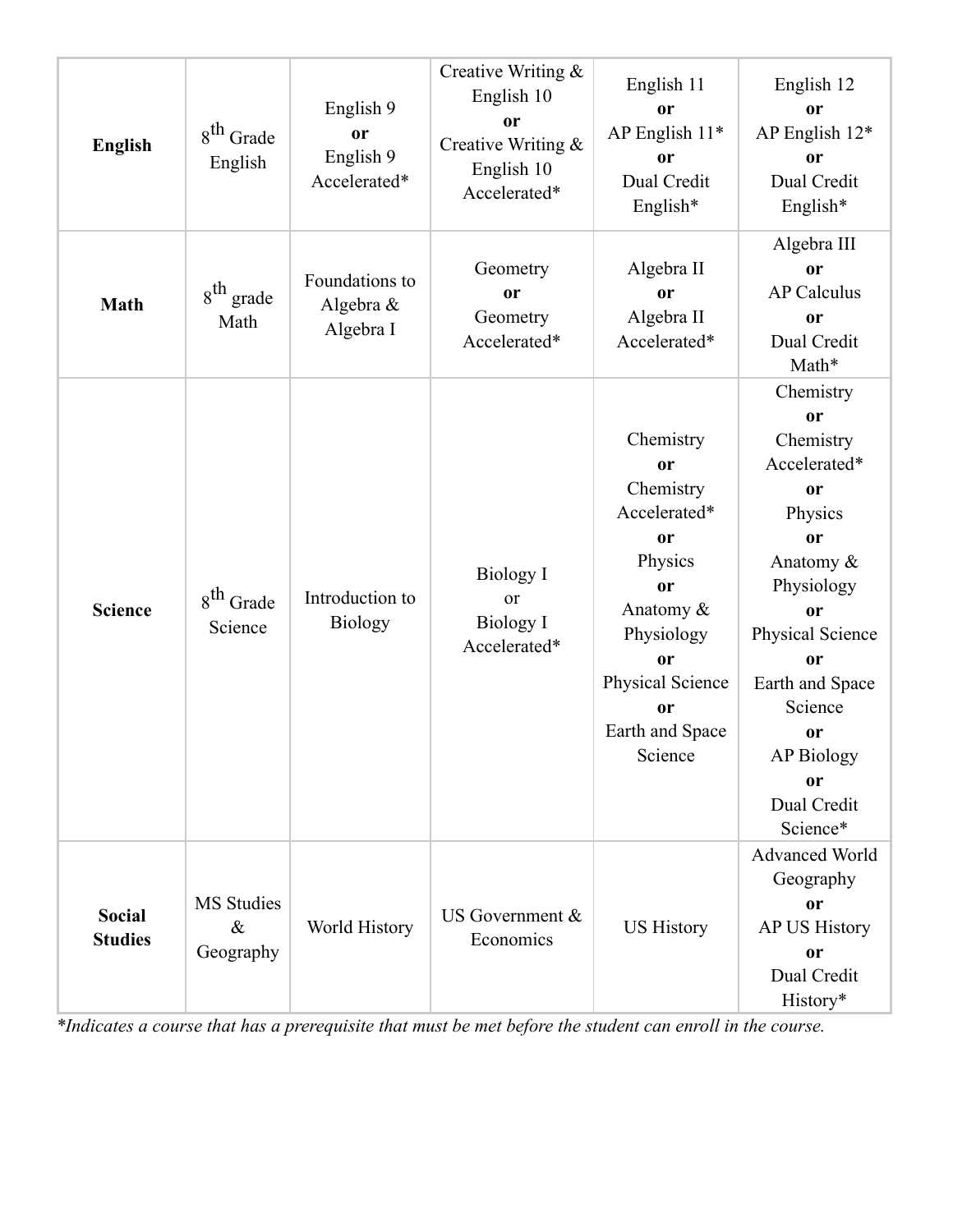#### **Extended School Year**

Extended school year classes may be available on a limited basis only to students who have failed a course and meet the minimum grade of 60 in that course. The highest grade that can be earned through ESY is 65. Students that qualify to participate in an extended school year class will be notified at the end of the school year.

#### **Course Recovery**

The Columbus Municipal School District hosts a web-based online instruction for credit recovery. Any student who has failed a class with an F may earn credit for that course through this program. After completion of the assigned curriculum the student will be issued the appropriate credit and a grade of 65/D.

The student is solely responsible for completing required work without unauthorized assistance. Any student found guilty of cheating will receive a grade of zero, appropriate counseling and disciplinary action, which may include dismissal from the program.

All course work must be completed by assigned date. Failure to complete this course online may result in this student not graduating on time.

#### **Summer School**

Summer school is available only to students who have failed courses. Summer school courses are offered through an online coursework program. Summer school dates are announced near the end of the school year. To receive credit, a student must complete all sections of the course and have a passing grade for the online course work.

#### **COURSE DESCRIPTIONS**

#### **ARTS**

#### **Ceramics I / II**

This course focuses on hand built projects in clay. Clay, slab, and sculpture techniques will be presented. Basic art and ceramics vocabulary will be introduced. Students will complete projects using a variety of glazing methods.

Prerequisite: None Grade Level: 9-12 Credit: 1/2

#### **Theatre Arts I/II**

Students will explore the relationships of theatre history, structure, literature, acting, producing, and critiquing. They will discover that theatre is an art form that enhances basic life skills through stimulation of creative thinking and problem solving. Students will develop a deeper understanding of personal commitment, cooperative work, and goal setting. Prerequisite: None Grade Level: 9-12 Credit: 1/2

**Visual Arts I/II**

The student will be introduced to the elements of art and the principles of design. Approaches to drawing, printmaking, painting, sculpture, and crafts will be explored. The student will develop a working art vocabulary and evaluate his/her work and that of other times and cultures.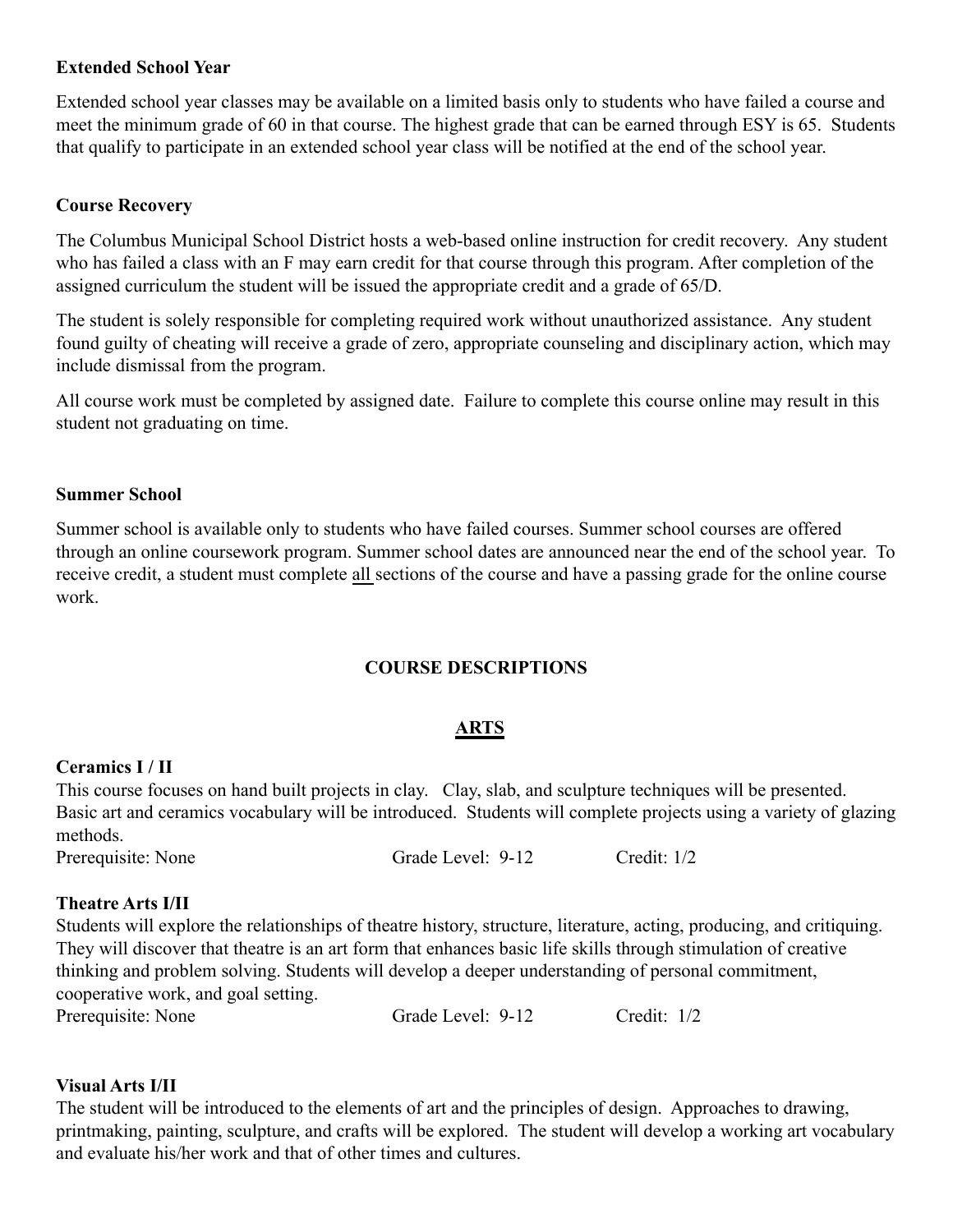Prerequisite: None Grade Level: 9-12 Credit: 1

#### **FOREIGN LANGUAGES**

#### **Spanish I**

Students gain the ability to understand the short, simple, everyday utterances of an educated native speaker, perhaps requiring slow speed or repetition. They engage in simple conversation with intelligible pronunciation. Prerequisite: None Grade Level: 9-12 Credit: 1

#### **Spanish II**

Students connect speech at moderate speed on familiar topics. They convey meaning accurately in simple sentences at the basic syntactic structure and vocabulary levels. Students need an adequate control of the sound system. They read simple stories and factual material with the teacher's guidance. They write at this same level of ability. Students gain an awareness of and appreciation for the people and countries, which share Spanish as a common bond. They review the location and capitals of these countries, learn the political situation, and discuss the countries' histories.

Prerequisite: Spanish I Grade Level: 9-12 Credit: 1

#### **Spanish III**

Students interpret what is said to them and follow portions of the speeches, clear radio broadcasts, and some conversations between native speakers. They speak and convey meaning accurately using vocabulary and structure adequate for general use and sustain conversations with more assurance. Students gain good control of the sound system. They read unfamiliar material at the intermediate level with emphasis on contextual interpretation and vocabulary development. They write within the boundaries of their own vocabulary and syntactic experience. Students develop an awareness of and an appreciation for Spanish-speaking people and countries. Students continue to gain this empathy through the study of various literary texts and art history. Prerequisite: Spanish II Grade Level: 11-12 Credit: 1

# **ENGLISH LANGUAGE ARTS - ELA**

#### **African-American Literature**

The African-American Literature course is a survey course which draws upon a compilation of genres, themes, styles, and language used by various writers of African-American descent. The student will recognize and appreciate contributions of selected authors through reading, speaking, and viewing selected works and by researching and writing.

Prerequisite: None Grade Level: 10-12 Credit: 1

#### **English 9**

This course includes language and grammar studies consisting of vocabulary. capitalization, punctuation, parts of speech, sentence patterns and types of sentences, subordination and coordination, verbs, library and dictionary skills, composition consisting of paragraph development, literature consisting of the short story, drama, novel, and poetry.

Prerequisite: None Grade Level: 9 Credit: 1

#### **English 9 Accelerated**

This course includes study of all grammar skills: complements, pronoun usage, verb usage, subject-verb agreement, verbals, clauses, sentence types, punctuation, and vocabulary. Emphasis is placed upon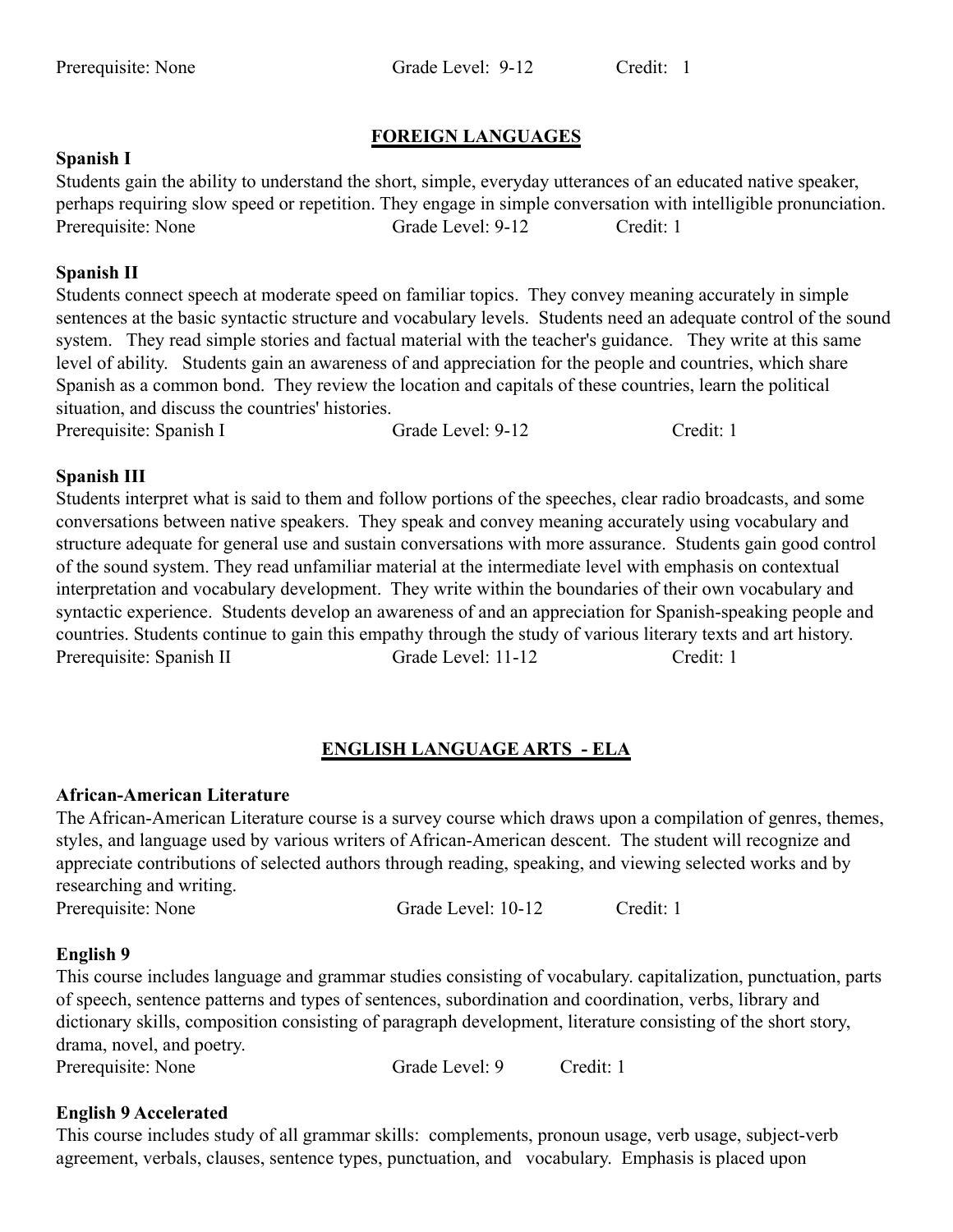independent novel study, the five-paragraph composition, as well as formal and informal writing. There is an intensive study of literature from these categories: novel, drama, and poetry. Prerequisite: Star score and MAP language 8 assessment score will be reviewed for placement Grade Level: 9 Credit: 1

#### **English 10**

The literature in this course is a combination of essays, short stories, poetry, drama, and novels. Some grammar review and a variety of writing assignments are also included with an emphasis on paragraph development. Prerequisite: English 9 Grade Level: 10 Credit: 1

#### **English 10 Accelerated**

The grammar in this course stresses stylistic concepts of advanced sentence structure with emphasis on subjectverb and pronoun-antecedent agreement. The writing includes practice of the various methods of paragraph development and the structure of the five-paragraph composition. Vocabulary skills needed for college entrance courses are utilized. The literature revolves around the study of poetry. drama, essays, and novels from the literature of England. Reading comprehension, the authors' backgrounds, elements of plots, character analysis, and literary analysis are highlighted.

Prerequisite: Accelerated English 9 Minimum Average 85 or English 9 Minimum Average 90; Star scores will be reviewed. The contract of the contract of the contract of the credit: 1 credit: 1

#### **English 11**

The literature in this course is a chronological study of American literature with a major emphasis on composition. Grammar skills are reviewed and refined. Prerequisite: English 10 Grade Level: 11 Credit: 1

#### **English 11-AP English Language and Composition, Advanced Placement**

This is a college level course focusing on upper level reading, writing, and response skills. This course is intended to equip students with the rhetorical tools that will help them write confidently and effectively across all curriculums, professional and personal. A national exam is given in May, and with successful performance students can receive college credit. SUMMER READING AND WRITING ASSIGNMENTS ARE A REQUIREMENT. Students are prepared and required to participate in the Advanced Placement exam given in May by the College Board. An AP exam registration fee is also required. Minimum Prerequisite: Accelerated English 10 Minimum Average 85 or English 10 Average 90 Grade Level: 11 Credit: 1

#### **English 12**

This course includes the study of English literature and a variety of composition activities. In addition, students engage in scholarly research in the form of a documented paper. Prerequisite: English 11 Grade Level: 12 Credit: 1

#### **English 12 AP-English Literature and Composition, Advanced Placement**

This course includes intensive practice in the writing of various genres, including: multi-paragraph themes, formal and informal essays, and a research paper; a survey of the major authors and genres of British literature from 1100 to present; a survey of selected world authors as recommended in preparation for the Advanced Placement exam; practice in thinking and writing skills in preparation for the Advanced Placement exam; oral presentation of reports and memorized poems; required participation in the College Board Examination given in May.

Prerequisite: English11-AP Minimum Average 80 or English 11 Minimum Average 90 Grade Level: 12 Credit: 1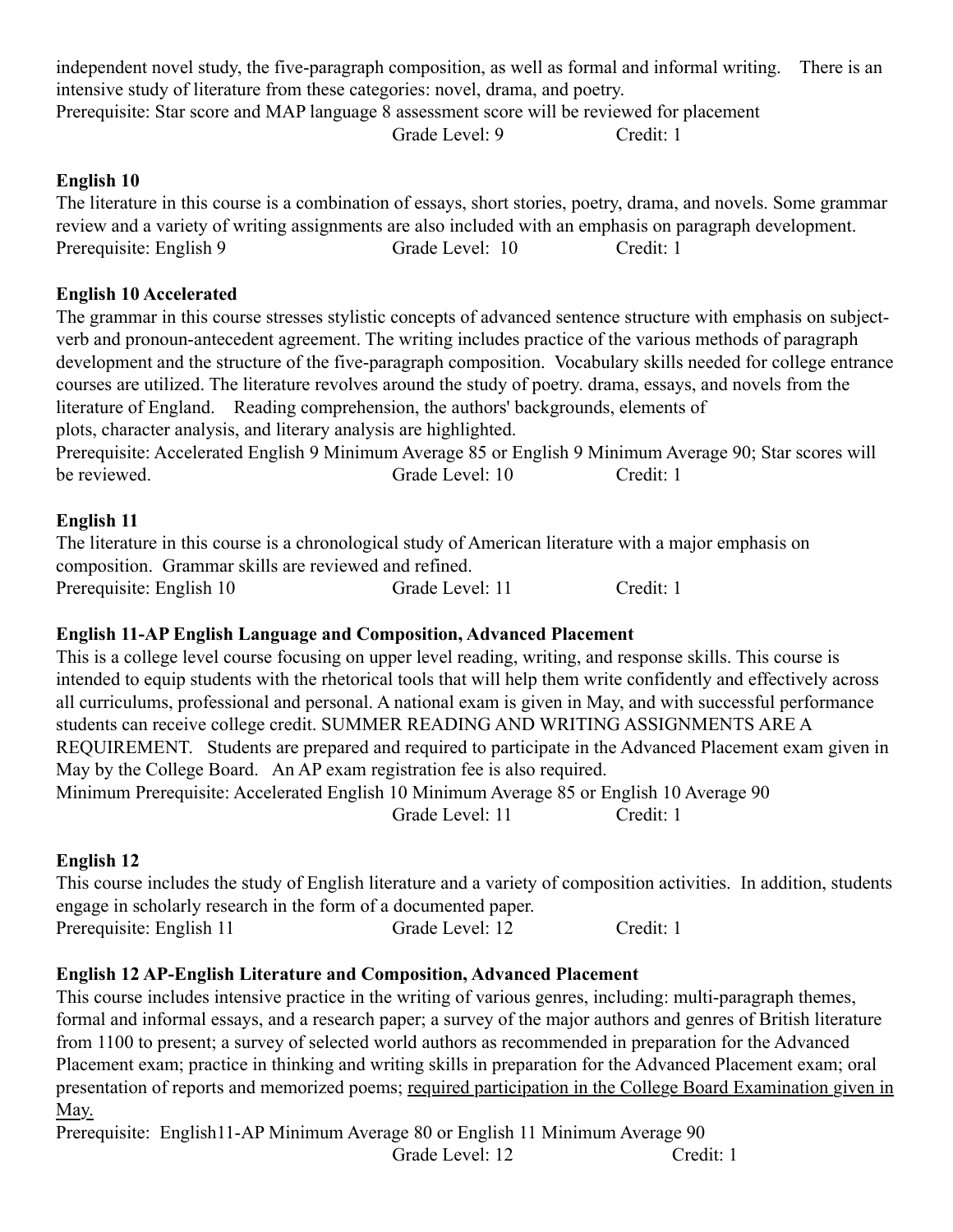#### **SREB Essentials for College Literacy**

Students who complete this English course with an 80 or above will not be required to take the corresponding remedial courses for *English Composition I* at any of the eight public Mississippi Universities. Prerequisite: Students must be classified as a senior for enrollment. Must have an ACT sub score of 15–18 in English. Grade Level: 12 Credit: 1

#### **Public Speaking**

Public Speaking is designed to help students develop self-confidence when speaking before a group. The students learn the fundamentals of public speaking and ways to become a more effective listener. Students are required to make speeches throughout the semester. Prerequisite: None Grade Level: 9-12 Credit: 1/2

#### **MATHEMATICS**

#### **Foundations to Algebra**

This course is designed to prepare students for Algebra. Students will explore algebraic concepts in an informal way to build a foundation for the subsequent formal study of algebra. Such informal explorations will emphasize number sense/numeration/operations, patterns/relations/functions, measurement, geometry, algebra, and statistics/probability.

Prerequisite: None Grade Level: 9 Credit: 1

#### **Algebra I**

The understanding of algebraic representation is prerequisite for more formal work in mathematics as well as a useful tool for applying mathematics in everyday life as it is related to problems of finding unknown values that relate to space and quantity. This course will provide opportunities for students to become mathematical problem-solvers, to gain confidence in their ability to use mathematics, to learn to communicate and reason mathematically, to generalize when appropriate, and to make mathematical connections. Throughout the course, emphasis will be placed on number sense/numeration/operations, pattern/functions/relations, algebra, measurement, geometry, and statistics/probability.

Prerequisite: Foundations to Algebra Grade Level: 9 Credit: 1

#### **Algebra II**

This course is designed to give students a brief review of first year algebra. More advanced topics are introduced to lay the foundation for Advanced Algebra or college math courses. Topics of study include: new methods of factoring, solving linear and quadratic inequalities, extending the laws of exponents to include rational and irrational numbers, working with radical, irrational and complex numbers, simplifying and performing binary operations with rational expressions, solving quadratic equations, graphing quadratic relations, functions, and systems pertaining to the conic sections.

Prerequisite: Algebra I (Graphing calculator recommended) Grade Level: 10-12 Credit: 1

#### **Algebra II Accelerated**

This course is recommended for students who plan to take Advanced Placement Calculus their senior year, who performed exceptionally well in previous math classes and possess a great interest in mathematics. All regular Algebra II topics will be covered in greater depth and at a faster pace. Additional topics to be covered include logarithmic functions, matrices and determinants. Graphing calculators will be used extensively to explore function behavior and to complete assignments. Therefore, students taking this course are strongly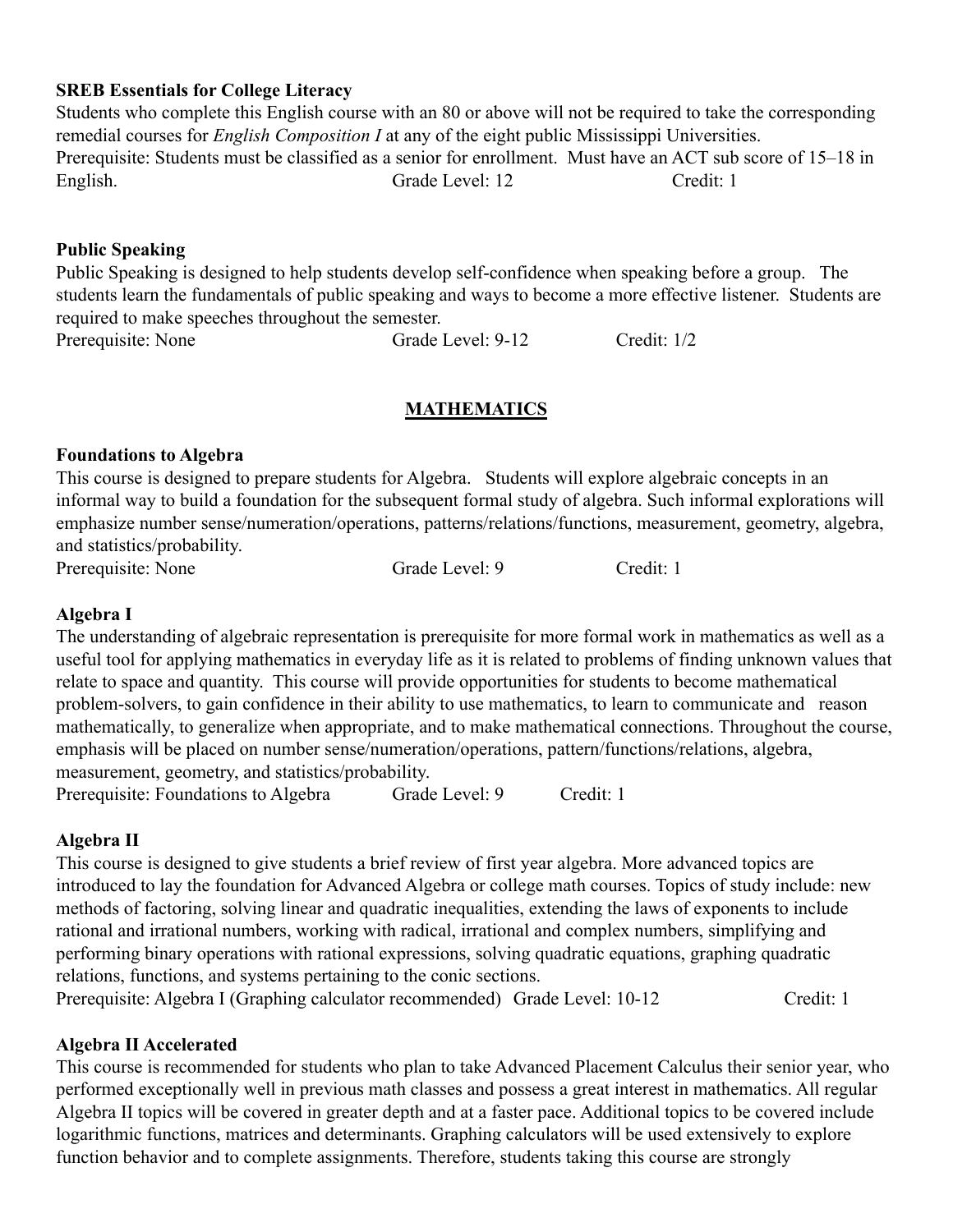| Prerequisite: Algebra I Minimum Average of 85 (Graphing calculator recommended)                                                                                                  |                    |                                                                                                                  |
|----------------------------------------------------------------------------------------------------------------------------------------------------------------------------------|--------------------|------------------------------------------------------------------------------------------------------------------|
|                                                                                                                                                                                  | Grade Level: 10-11 | Credit: 1                                                                                                        |
| Algebra III                                                                                                                                                                      |                    |                                                                                                                  |
| The Advanced Algebra course serves as an extension of algebraic concepts. Through a more in depth study of                                                                       |                    |                                                                                                                  |
|                                                                                                                                                                                  |                    | algebra, students will further enhance their mathematical confidence and reasoning ability. This course will be  |
|                                                                                                                                                                                  |                    | an extension of Algebra II, and may be a prerequisite in Pre Calculus. The use of graphing calculators and other |
| appropriate tools of technology is strongly recommended.                                                                                                                         |                    |                                                                                                                  |
| The competencies include: patterns/algebraic thinking, data analysis/prediction, measurement, geometric                                                                          |                    |                                                                                                                  |
| concepts, and number sense. The process strands include: problem solving/reasoning, estimating,<br>incorporating technology, communicating, and making connections/applications. |                    |                                                                                                                  |
| Prerequisite: Algebra II and Geometry                                                                                                                                            | Grade Level: 11-12 | Credit: 1                                                                                                        |

#### **Geometry**

This course will provide experiences that increase students' understanding of shapes and their properties with an emphasis on wide applicability in real life situations. Students will be provided the opportunity to visualize and work with two-and three-dimensional figures enabling them to develop spatial skills fundamental to everyday life and many careers. A connection between algebra and geometry will be emphasized. Application of previously learned algebraic skills, logic, and development of deductive and inductive reasoning skills will be utilized as students explore the representations of problem with geometric models that assist in the classification and applications of figures available.

Prerequisite: Algebra I Grade Level: 9-12 Credit: 1

#### **Geometry Accelerated**

This course is designed for students who have performed well in previous math classes, possess a great interest in mathematics, and plan to enter a math related field in college. Regular Geometry topics will be covered in greater depth with more difficult problems to solve. Topics are covered at a fast pace. Prerequisite: Algebra I Minimum Average of 85

Grade Level: 9-11 Credit: 1

#### **Calculus Advanced Placement (AP)**

recommended to purchase a graphing calculator.

This course consists of a full academic year of work in Calculus and related topics for the student who has a thorough knowledge of Algebra I and II, Geometry, Trigonometry, and Advanced Algebra and Pre-Calculus. This course represents college level mathematics and is concerned with aiding a student to achieve an intuitive understanding of the concepts of Calculus and to experience this with its methods and applications. The methods of instruction and testing are like those used in college math classes; therefore, student self-discipline is required. The calculus course provides a good background for students who intend to pursue a college major in mathematics and/or a science related field. Students are prepared and required to participate in the Advanced Placement exam given i n May by the College Board. An AP exam registration fee is also required. Prerequisite: Algebra III Grade Level: 12 Credit: 1

#### **SREB Essentials for College Math**

Students who complete this Math course with an 80 or above will not be required to take the corresponding remedial courses for College Algebra at any of the eight public Mississippi Universities. Prerequisite: Students must be classified as a senior for enrollment. Must enter with an ACT sub score of 15 – 18 in Mathematics. Grade Level: 12 Credit: 1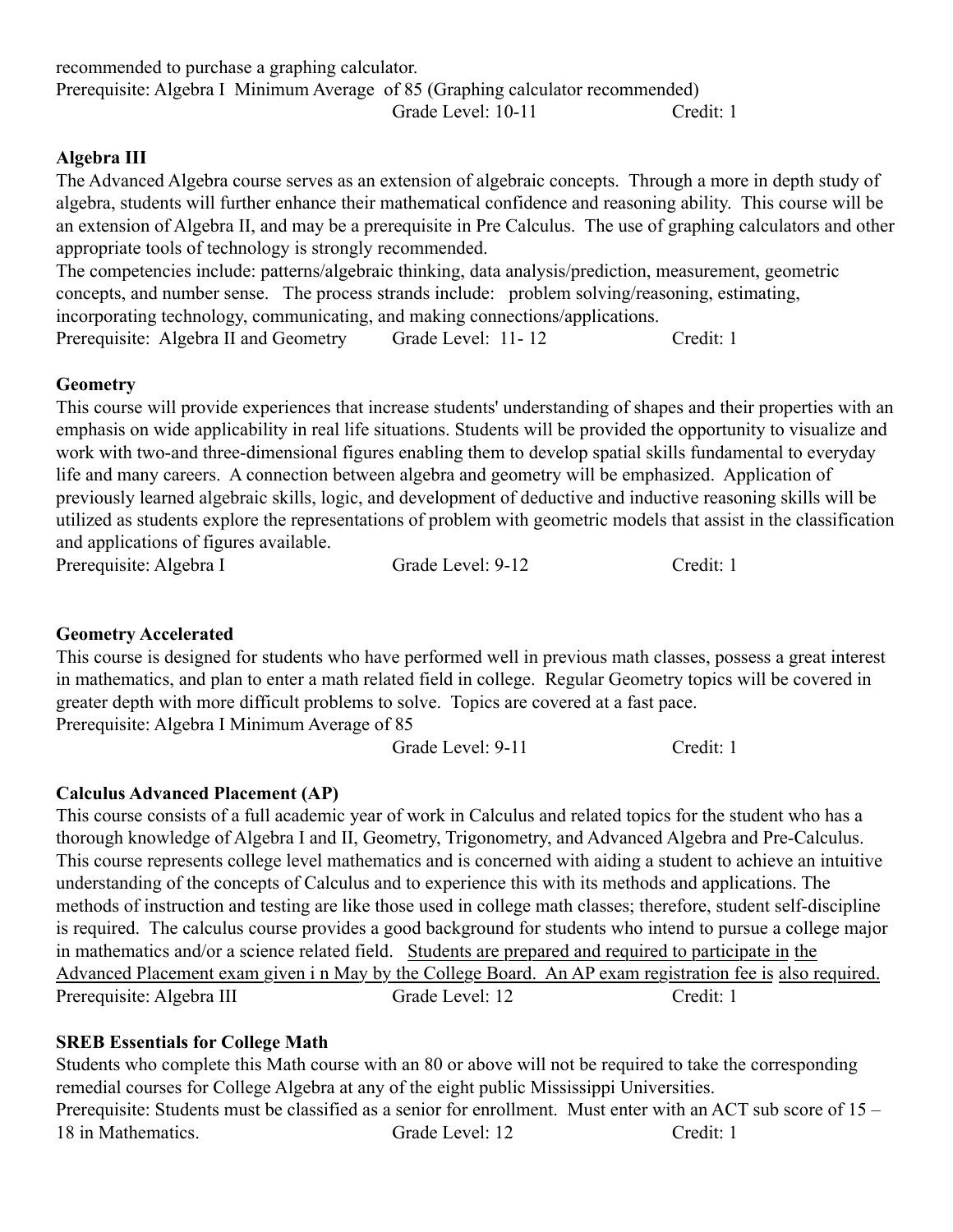#### **MILITARY SCIENCE**

#### **Aerospace Science AFJROTC**

Air Force Junior ROTC is a citizenship program for high school students in the ninth through twelfth grades. Students receive major elective credit for each of the four AFJROTC courses. Successful completion of an AFJROTC course fulfills the District's Physical Education requirement. AFJROTC encourages its students to get involved in local communities to produce well-informed and helpful citizens. Each year's Aerospace Science course work relates to a different theme, examples are: Frontiers in Aviation History, The Science of Flight, and The Exploration of Space. To enhance classroom learning, students participate in extracurricular and social activities such as field trips, drill teams, honor guards, model rocketry, and dining-outs. Students and parents must agree that the student will participate in a physical training program that is conducted at least once a week in all four courses. The physical training program is no more strenuous than the school's physical education program. Also, students are expected to wear the Air Force uniform, which is provided at no cost, at least once a week. Student's wear of the Air Force uniform, must conform to Air Force standards to include grooming standards. Students must meet and maintain acceptable standards of academic achievement and personal conduct and appearance as prescribed by the Air Force to enroll and remain in AFJROTC.

#### **Aerospace Science I (ROTC I)**

This is a survey course that deals with the history of airpower. National defense and U.S. wars are major themes with special emphasis on the role of airpower. Leadership education and activities are provided for all cadets. Military drill, physical training, as well as correct wear of the Air Force uniform are also taught. Prerequisite: Physically fit. Students must be qualified, approved and capable of participating in the school's standard physical education program. **NOTE:** *Handicapped students, with the concurrence of the principal may participate. A student must be a citizen of the United States or an alien admitted for permanent residence. Students must be enrolled and attending a regular course of instruction in the school. Students are selected by the SASI in coordination with the Principal to ensure enrolled students meet acceptable standards.* Grade Level: 9-12 Credit: 1

#### **Aerospace Science II (ROTC II)**

This science course deals with aerospace related topics such as weather, space, the human requirements of flight, and principles of flight and navigation. Leadership education and activities are provided for all cadets. Drill, physical training, and correct uniform wear are also taught. Prerequisite: Aerospace Science I and approval of SASI

Grade Level: 10-12 Credit: 1

#### **Aerospace Science III (ROTC Ill)**

This is a science course that deals with the Sun and its planetary system as well as the exploration of space. Leadership education and activities are provided for all cadets. Drill, physical training, and correct uniform wear are also taught.

Prerequisite: Aerospace Science II and approval of SASI.

Grade Level: 11-12 Credit: 1

#### **Aerospace Science IV (ROTC IV)**

This leadership and management course deals with management of the cadet corps. Supervision of first-year cadets and corps activities is a major component while oral and written communicative skills are also stressed. Drill and correct uniform wear are an additional course objective. Prerequisite: Aerospace Science III and approval of the SASI.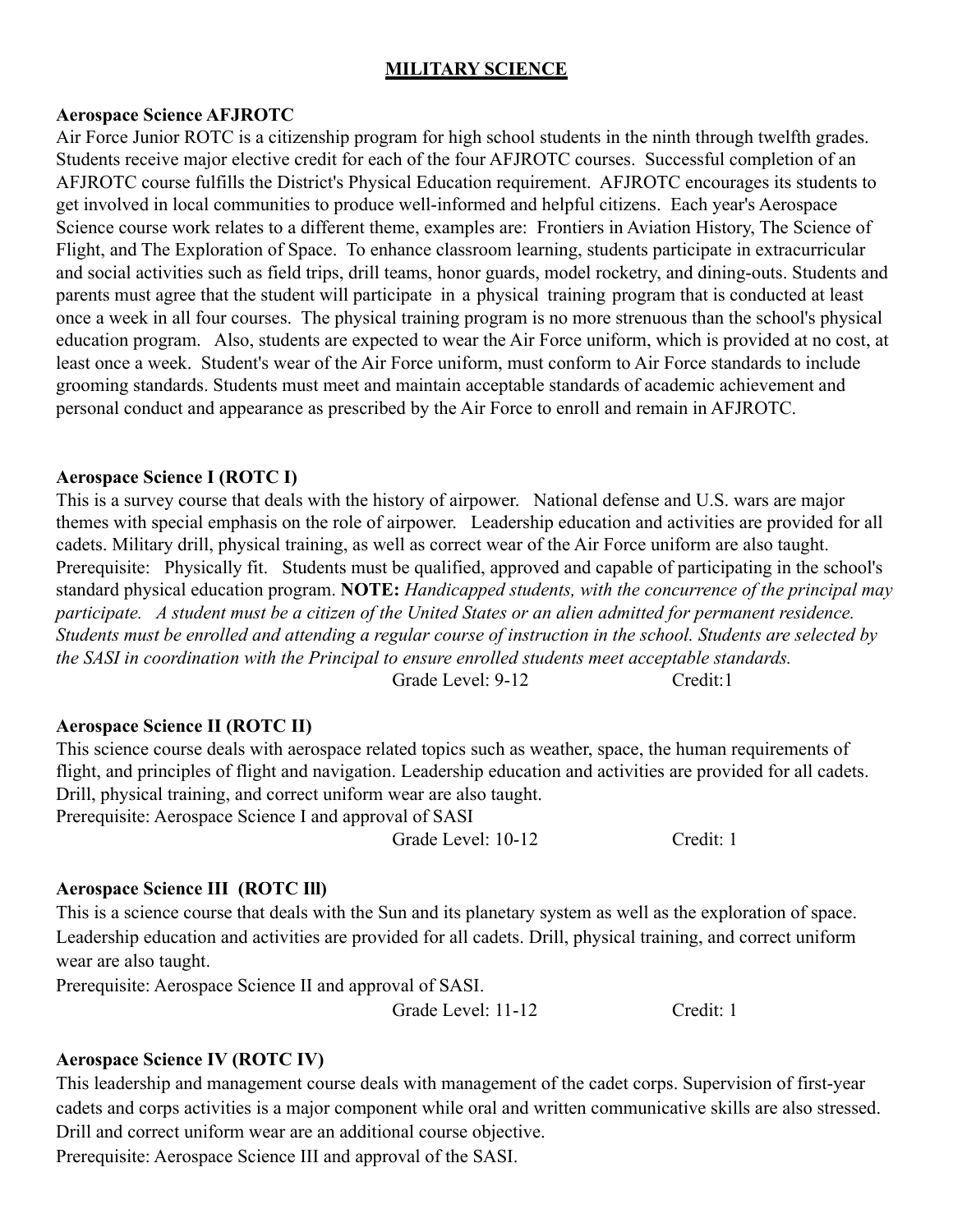### **MUSIC**

### **High School Band--Marching Band, Symphonic Band, Concert Band**

All prospective band students must audition each year in the spring. Students who need remedial work are placed in the varsity band while all others are placed in the marching band. Varsity band meets each day (during the same period as the marching band) and is a non-performing class. Marching band participates in football games, contests, and parades. After marching season ends in November, students are re-auditioned and grouped by playing ability into two concert bands -- symphonic band and concert band. Both bands perform at concerts and contests. Some out of state travel is involved. An instrument is required. Prerequisite: Band playing experience and audition

Grade Level: 9-12 Credit: 1/2 or 1

#### *\*Jazz Ensemble*

This is for advanced band students. Students learn the basics of jazz performance and showmanship. Wind and percussion players must be in the band. Keyboard and guitar players must have recommendation of the director. Performances are often and students must be flexible.

#### *\*Color Guard Class- Band Flag Corps*

Color Guard Class is offered during the fall semester for students who qualify for the CHS Marching Band Color Guard unit in the previous Spring Semester. This class is provided to permit guard members to develop and perfect skills and routines used during marching band performances.

#### **General Music**

This course should be taken by students who enjoy singing and are interested in learning about how their voice works. Students should have knowledge of singing on pitch. Students will learn about all other necessary vocal techniques during this course. Each student will be required to try out in front of the choral director after choosing this course and before entering this course. This is a performance group. You will be graded individually as well as in a choral setting. There are also recital class and concert requirements that must be met in order to receive credit for this course. This group attends competition and is required to participate in several activities throughout the year including fundraisers.

Prerequisite: None Grade Level: 9-12 Credit: 1/2

#### **Choral Ensemble**

This course focuses on advanced musical techniques. Students are required to memorize and perform many styles of music including classical, language, gospel, pop, jazz and Broadway tunes. Students should be able to sight sing before entering this group. This group is a performing group that attends competition and is required to participate in several activities during the year including fundraisers and concerts. It is a privilege to be chosen for this class.

Prerequisite: Audition Grade Level: 9-12 Credit: 1

#### **Varsity Singers**

Varsity singers is Columbus High School's show group. Members are chosen each spring through a rigorous audition process. Students must exhibit exceptional ability in singing and must express a sincere desire to be dedicated to the group. The Varsity Singers' repertoire consists of music from the Jazz. Pop, Rock, and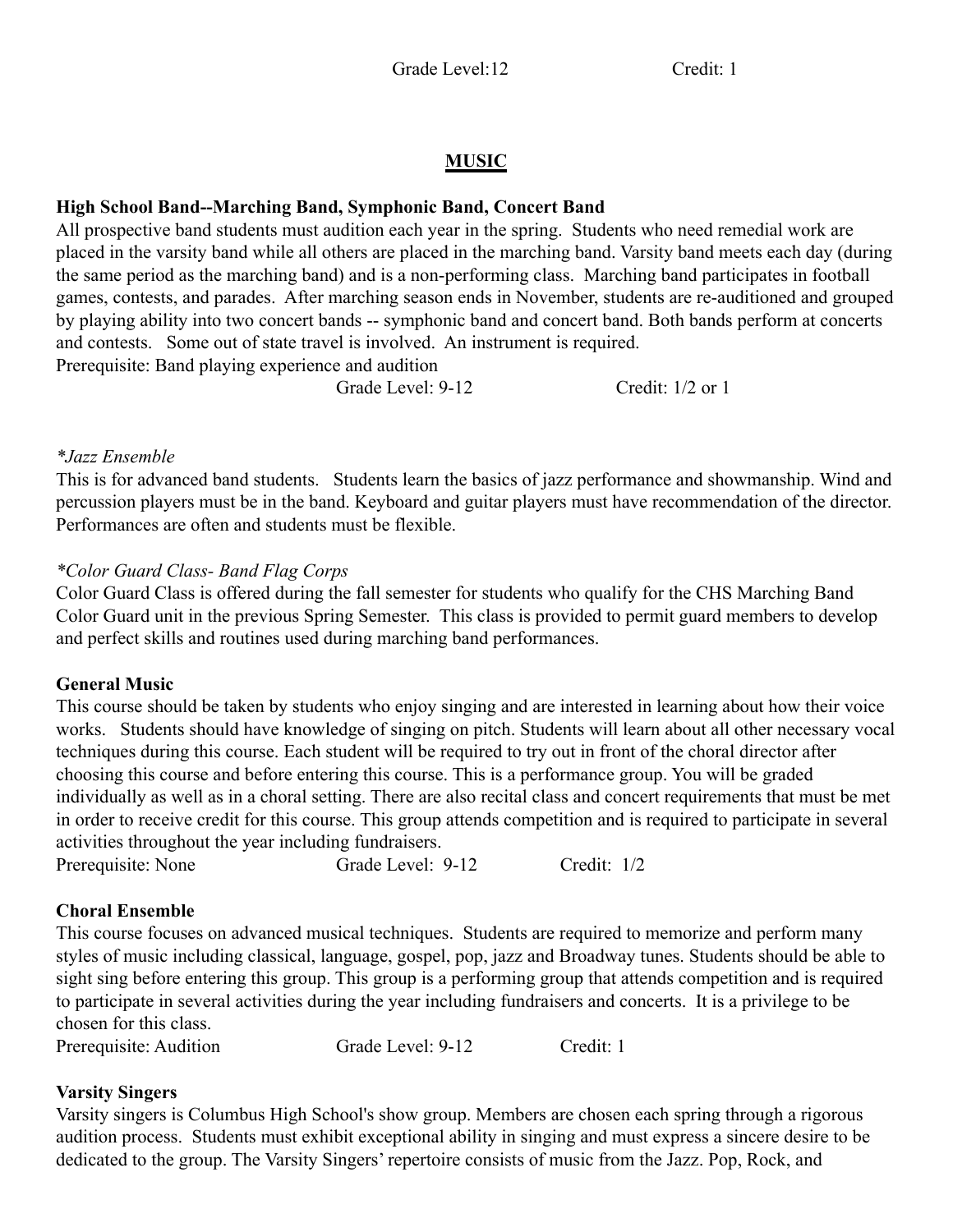Broadway eras. The group performs many times each year, not only in and around Columbus, but also in other areas of Mississippi. The group may also participate in out-of-state contests and festivals. Prerequisite: Audition Grade Level: 9-12 Credit: 1

# **PHYSICAL EDUCATION & OTHER ELECTIVES**

### **Physical Education Course Requirements**

All students must earn 1 unit in physical education. However, 1 unit of credit in Band, Frontline or ROTC will substitute for each 1/2 unit of physical education. This requirement must be met in order to receive a diploma from the Columbus Municipal School District.

### *Physical Education Exemptions*

Physically disabled students are exempt from the physical education requirement if the request for exemption and an excuse from each student's physician are provided.

# **Advanced Fitness**

This course emphasizes weight lifting specific to each sport. It is offered to athletes who are not enrolled in an athletic class during the school day. Non-athletes may take the course upon availability. Prerequisite: None Grade Level: 9-12 Credit: 1/2

# **Physical Education**

This course emphasizes lifetime physical activities. The course contains units in first aid, team sports (volleyball, basketball, and softball) and individual sports (weight lifting, badminton, ping pong, golf, tennis, and track). Instruction for all sports includes safety, strategies, rules, and participation. Physical Education uniforms are supplied by each student and must be worn while participating in daily activities. Prerequisite: None Grade Level: 9-12 Credit: 1/2

# **Comprehensive Health**

Students will focus on wellness, mental health, physical health, nutrition, anatomy, and physiology. Prerequisite: None Grade Level: 9-12 Credit: 1/2

# **FAMILY & CONSUMER SCIENCE**

# **Child Development**

Child Development is a course that develops skills related to physical, social, intellectual, and emotional development of the child. It includes instruction on prenatal care, child growth and development, behavior management, needs of exceptional children. and career opportunities.

Prerequisite: None Grade Level: 9-12 Credit: 1/2

# **Family Dynamics**

Family Dynamics is a course that develops skills related to family and parenting decisions. It includes instructions in dimensions of adolescent development, managing family systems in today's society, and parenting decisions and responsibilities.

| Prerequisite: None | Grade Level: 9-12 | Credit: $1/2$ |
|--------------------|-------------------|---------------|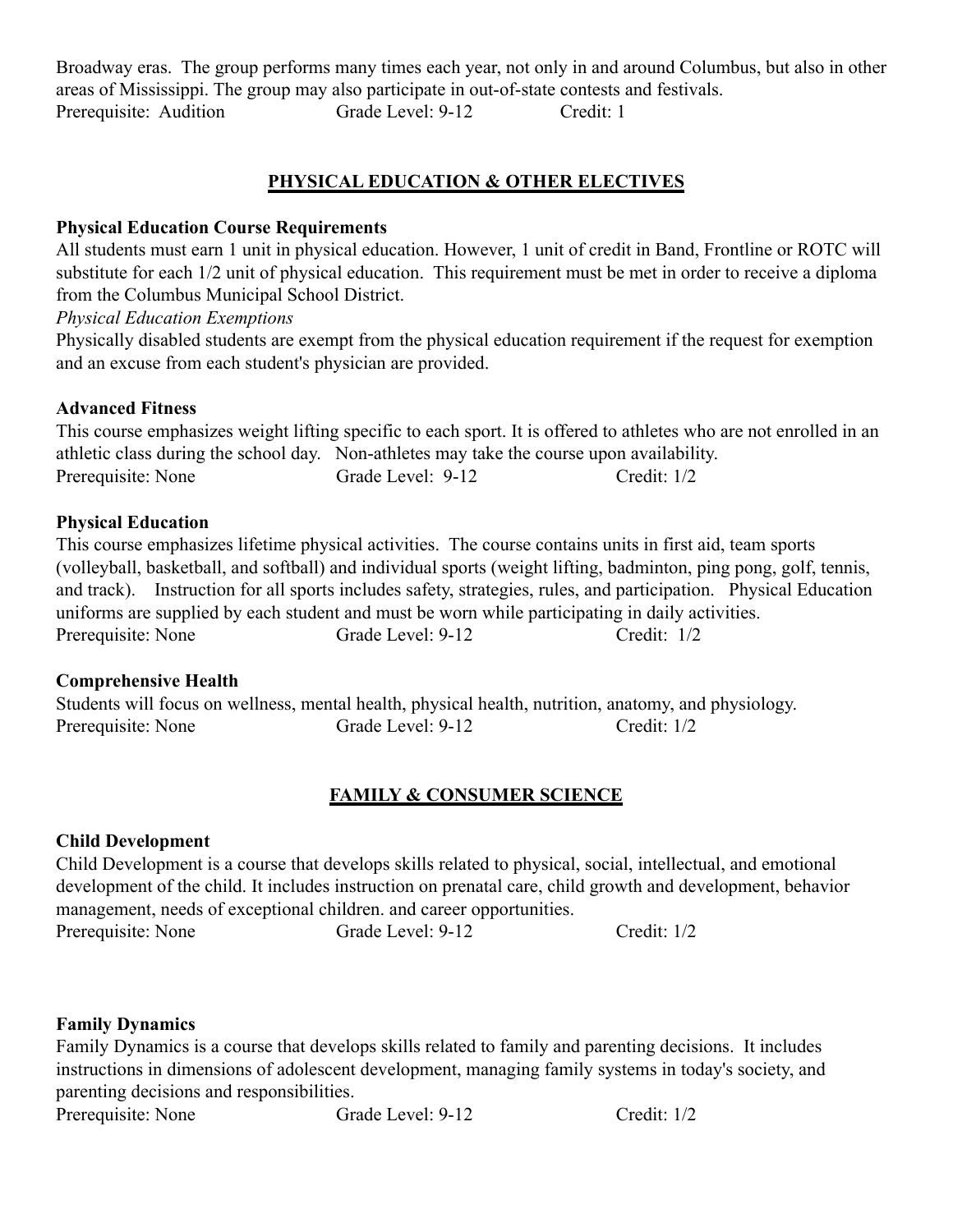#### **Nutrition and Wellness**

Nutrition and wellness is a course that develops skills related to the importance of proper nutrition and the concept of overall wellness in modern life. This course includes instruction in basic principles of nutrition, the impact of diet on well-being, and food and behavior management for a healthy lifestyle. Prerequisite: None Grade Level: 9-12 Credit:1/2

#### **Resource Management**

This course focuses on how individuals make decisions, solve problems, and utilize resources to successfully achieve individual, family, consumer, and community goals. Prerequisite: None Grade Level: 9-12 Credit: <sup>1/2</sup>

#### **SCIENCE**

#### **Introduction to Biology**

This course is not a required prerequisite for Biology I. This course cannot be taken after successful completion of Biology I. This course will provide students with an overview of basic Biology with an emphasis on organizational skill, critical thinking, reasoning skills and methods of science. Concepts covered in this course include scientific problem solving, research, experimental design, laboratory safety, measurement, graphing, characteristics of life, cell structure and function, energy transfer in biological systems, genetics and diversity of life.

Prerequisite: Students who fail to score at the level of proficiency on the MCT 8<sup>th</sup> grade reading assessment must enroll in and pass Science Skills and Reasoning prior to enrolling in Biology I.

Grade Level: 9-10 Credit: 1

#### **Biology I**

This laboratory-based science course is required for graduation. Topics in this course include: scientific equipment, procedures, and methods of investigation, chemistry, cell structure and function, genetics, classification of plants and animals, and ecology. Experimental skills are emphasized. Prerequisite: Students must score proficient or higher on the MAP science assessment to enroll in Biology I. Grade Level: 9-12 Credit: 1

#### **Biology I Accelerated**

This is a first year laboratory-based science course for students who plan to attend a four-year college or university and who have a high interest in science or a science related career. The course provides an intensive study of all core skills identified by the state and district. Lab reports using the scientific method, fieldwork in selected topics, and directed research in selected topics are required. This course is recommended for highly motivated students who seek a more rigorous science background. This course prepares students for the advanced biology courses.

Prerequisites: Students must score advanced to enroll in Biology I Accelerated Grade Level: 9 Credit: 1

#### **Biology II**

Biology II is designed for the student who has a strong interest in biology. Students explore advanced topics selected from cellular biology, biochemistry, biotechnology, genetics, microbiology, evolution, behavior, ecology, plant and animal anatomy, and physiology. Research and advanced laboratory techniques are emphasized.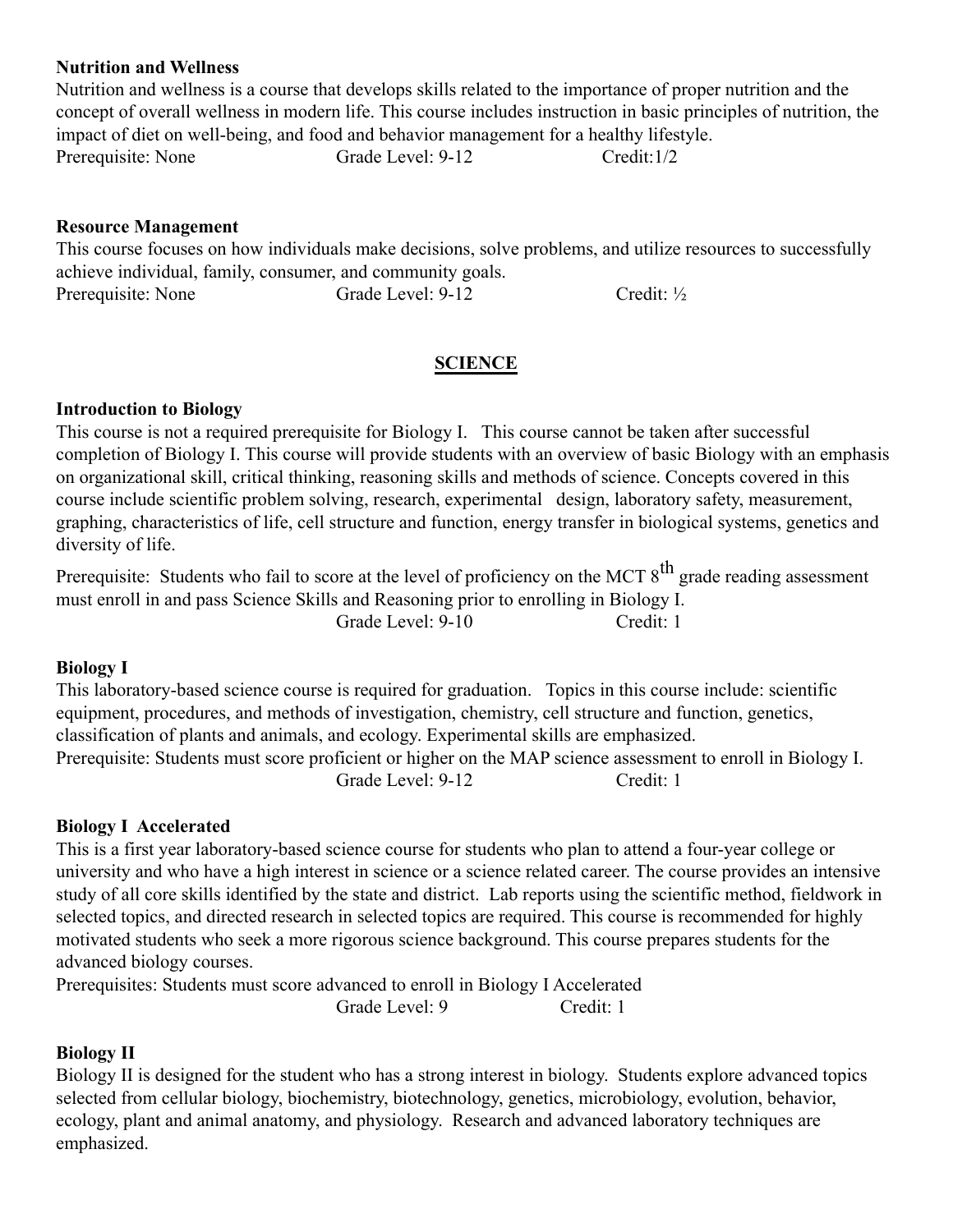#### **Biology, Advanced Placement**

The aim of this laboratory-based course is to provide students with the conceptual framework, factual knowledge, and analytical skills necessary to deal critically with the rapidly changing science of biology. The course is the equivalent of a college level introductory biology course. The three general areas of the course include: molecules and cells (25%), genetics and evolution (25%), and organisms and populations (50%). Students are prepared and required to participate in the Advanced Placement exam given in May by the College Board. An AP exam registration fee is also required. The test is administered at Brandon Central Service Center.

Prerequisites: Biology I and Chemistry I with a Minimum Average of 85 in each subject. Human Anatomy and Physiology is recommended. Grade Level: 11-12 Credit: 1

#### **Physical Science**

Physical Science is an introductory, laboratory-based course that will provide students opportunities to develop and communicate an understanding of physics and chemistry. Concepts covered in this course include matter and energy, chemical and physical properties and changes, energy, waves, motion, sound, light, electricity and magnetism. This course will prepare students for higher-level science courses. Physical Science must be taken before Chemistry. If the student has passed Chemistry, he will not be able to take Physical Science. Prerequisite: None Grade Level: 9-12 Credit: 1

#### **Human Anatomy and Physiology**

This is a laboratory-based course that investigates the structure and function of the human body. Topics covered will include the organization of the major body systems, the

biochemical composition of the body, the role of tissues and the homeostatic mechanisms in the body. Relationships between major body systems will be emphasized along with effects of drugs, nutrition and diseases on the systems.

| Prerequisite: Biology I | Grade Level: 10-12 | Credit: 1 |
|-------------------------|--------------------|-----------|
|-------------------------|--------------------|-----------|

#### **Geology**

Geology is a laboratory-based course that will investigate the chemical and physical content of the Earth and the processes that can cause change. Concepts covered in this course will include studies in the identification and formation of rocks and minerals; the effects of weathering, volcanoes, and the various biogeochemical cycles; the effect of movement of the continental plates, such as with continental drift, earthquakes, volcanoes, and tsunamis; and the studies of Mississippi's own geological features including the New Madrid Fault line. Prerequisite: Biology I Grade Level: 10-12 Credit: 1/2

#### **Chemistry I**

This laboratory-based chemistry course is strongly recommended for students who plan a career in any sciencerelated area. Students will learn the importance of making accurate observations, drawing conclusions, and communicating findings to others in an acceptable manner. In the laboratory, many chemical concepts are introduced and reinforced. Classroom demonstrations will be used to clarify important principles. A strong mathematics background and critical thinking skills are necessary. Topics include: atomic theory and periodicity, nomenclature and formula writing, balancing equations, chemical bonding, the mole concept, calculations and stoichiometry, gas laws, solutions, acid-base theories, and oxidation reduction reactions. Prerequisites: Completion of or concurrent enrollment in Algebra II

Grade Level: 10-12 Credit: 1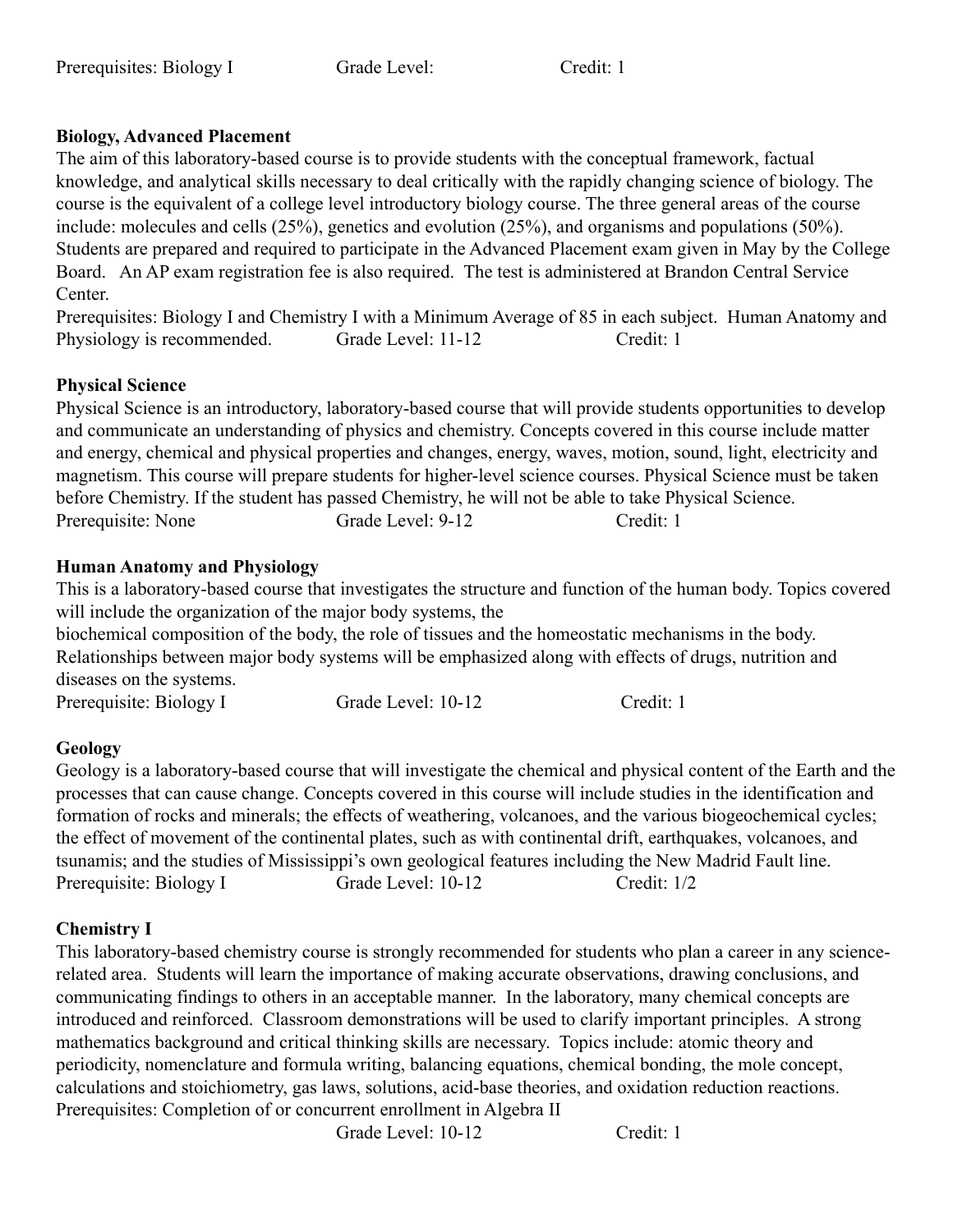#### **Chemistry I Accelerated**

This is a first year course in Chemistry for students who plan to attend a four-year college or university and who have a high interest in science or a science-related career. This course will provide more in depth coverage of topics covered in the general course in order to prepare students for more advanced chemistry or biology courses. Students who plan to take AP science courses should enroll in this course. Prerequisites: 90 or above in previous science course; Proficient score on Algebra I state Assessment and

completion of or concurrent enrollment in Algebra II

Grade Level:10-12 Credit: 1

#### **Physics**

This is a laboratory-based science course for students planning a career in the fields of science, engineering or medicine. Laboratory investigations are presented using the open-ended approach. Students are required to formulate a hypothesis and devise a method for hypothesis testing after preliminary observations are made in the classroom. There is emphasis throughout the course upon historical physics accompanied by the replication of famous experiments. Major areas covered include mechanics, heat, light, sound, electricity and magnetism, and nuclear reactions. As the language of physics is mathematics, requisite math skills are very important. Prerequisite: Biology I, Chemistry I, and Algebra II

Grade Level:11-12 Credit: 1

#### **Astronomy**

This course includes the study of celestial objects in the solar system, the Milky Way, and neighboring galaxies in both classroom and laboratory situations. Emphasis is placed upon identification and movement of objects in the night sky. Topics include cosmology, astronomical measurements, the solar system, and earth-sun-moon relationships and *effects.* Students are required to read and summarize up-to-date articles on developments in astronomy. At least one night lab is required for successful completion of the course. The average length of the night lab is two hours and includes observation and identification of objects and patterns in the sky. Prerequisite: Algebra I, Biology, and Physical Science or Chemistry

Grade Level: 11-12 Credit: 1/2

#### **SOCIAL STUDIES**

#### **Introduction to World Geography**

This one-semester course is designed to provide students with basic geographic content and skills. Students will master the content and skills by studying the five fundamental themes of geography. These themes are location, place, human-environment interactions, movement and regions. The course of study will address the skills and themes by examining Africa, Antarctica, Asia, Australia, Oceania, Europe, Middle America, North America and South America. Skill development will include, but is not limited to, the interpretation and application of maps, graphs, charts, political cartoons, primary documents, and other social studies tools. Prerequisite: None Grade Level: 8-9 Credit: 1/2

#### **Mississippi Studies**

This one-semester course is designed to foster appreciation for the state of Mississippi and its culture. The content will include the geographic, historic, economic, political, and social events that have contributed to the state's development.

Prerequisite: None Grade Level: 8-9 Credit: <sup>1</sup>/<sub>2</sub>

#### **World History**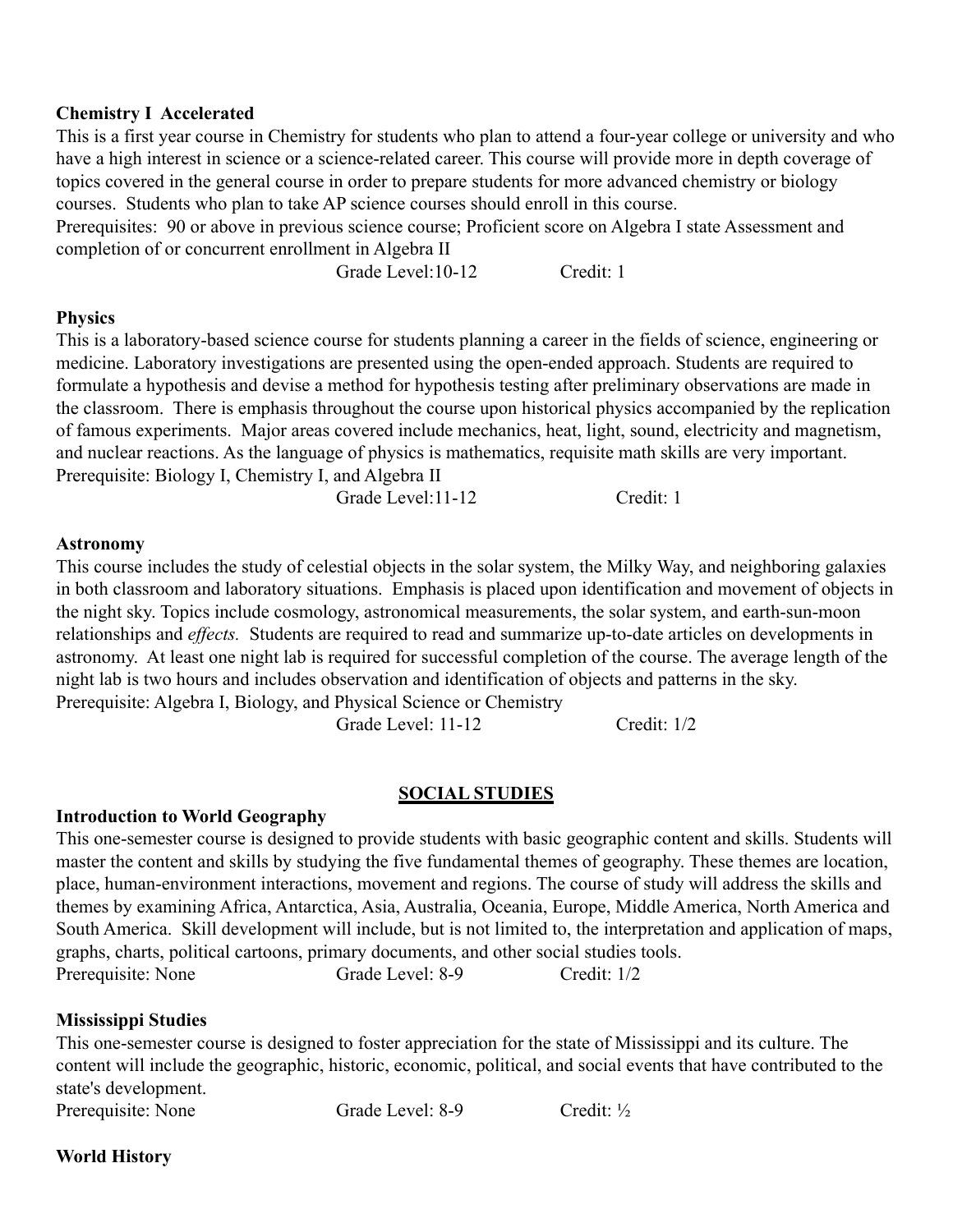From 1750 to the present, World History is based on prior knowledge of ancient history to the Industrial Revolution. This course will focus on the development, connections, and global influences of the Eastern Hemisphere. Europe, Asia and Africa are the continents of focus; however, connections to the Western Hemisphere will be made.

Prerequisite: None Grade Level: 9-10 Credit: 1

#### **U.S. History**

This course is designed to help students develop a knowledge base of political, economic, cultural, and military history of the United States from 1877 to the present. Students are provided experiences that facilitate a greater appreciation of our American heritage, promote patriotism, encourage an interest in current affairs, promote international understanding, as well as develop critical thinking skills. Prerequisite: None Grade Level: 10-12 Credit: 1

#### **U. S. History, Advanced Placement**

The AP program in United States History is designed to provide students with analytical skills and factual knowledge necessary to deal critically with problems and materials in American History. The program prepares students for intermediate and advanced level college courses by making demands upon them equivalent to those of full-year introductory college courses. Students should learn to assess historical materialstheir relevance to a given interpretive problem, their reliability, and their importance- and weigh the evidence and interpretations presented in historical scholarship. An AP United States History student should thus develop the basis of an informed judgment, and the skill to present ideas clearly and positively in essay format. To receive college credit for AP courses, students must score satisfactorily on the College Board AP Exam. Students are prepared and required to participate in the Advanced Placement exam given in May by the College Board. An AP exam registration fee is also required.

Prerequisites: Minimum Average of 85 in Geography, World History (each subject) Grade Level: 11-12 Credit: 1

#### **Advanced World Geography**

World Geography is a one-year elective course for 11th and 12th grade students. The course teaches an understanding of basic geographical concepts and recognition of characteristics of various regions of the world. Characteristics include geographical influence on economic, cultural, social, and political systems throughout the world. Students participate in oral presentations, cooperative-learning activities, and research projects related to the content. The Institute of Higher Learning recommends this course as one of the electives for fouryear college preparatory students.

Prerequisite: None Grade Level: 11-12 Credit: 1

#### **Economics**

This course is designed to equip students with a set of analytical tools to help them reason objectively and independently about economic problems, as well as to participate more effectively in their roles as consumers, producers, investors, and voters.

Prerequisite: None Grade Level: 9-12 Credit: 1/2

#### **U.S. Government**

This course is designed to help students understand the origin and fundamental principles of our system of government. The course describes the organization, philosophy, operation, and function of the political, social, and judicial institutions of American government. It also offers a comprehensive perspective about the evolution of those entities.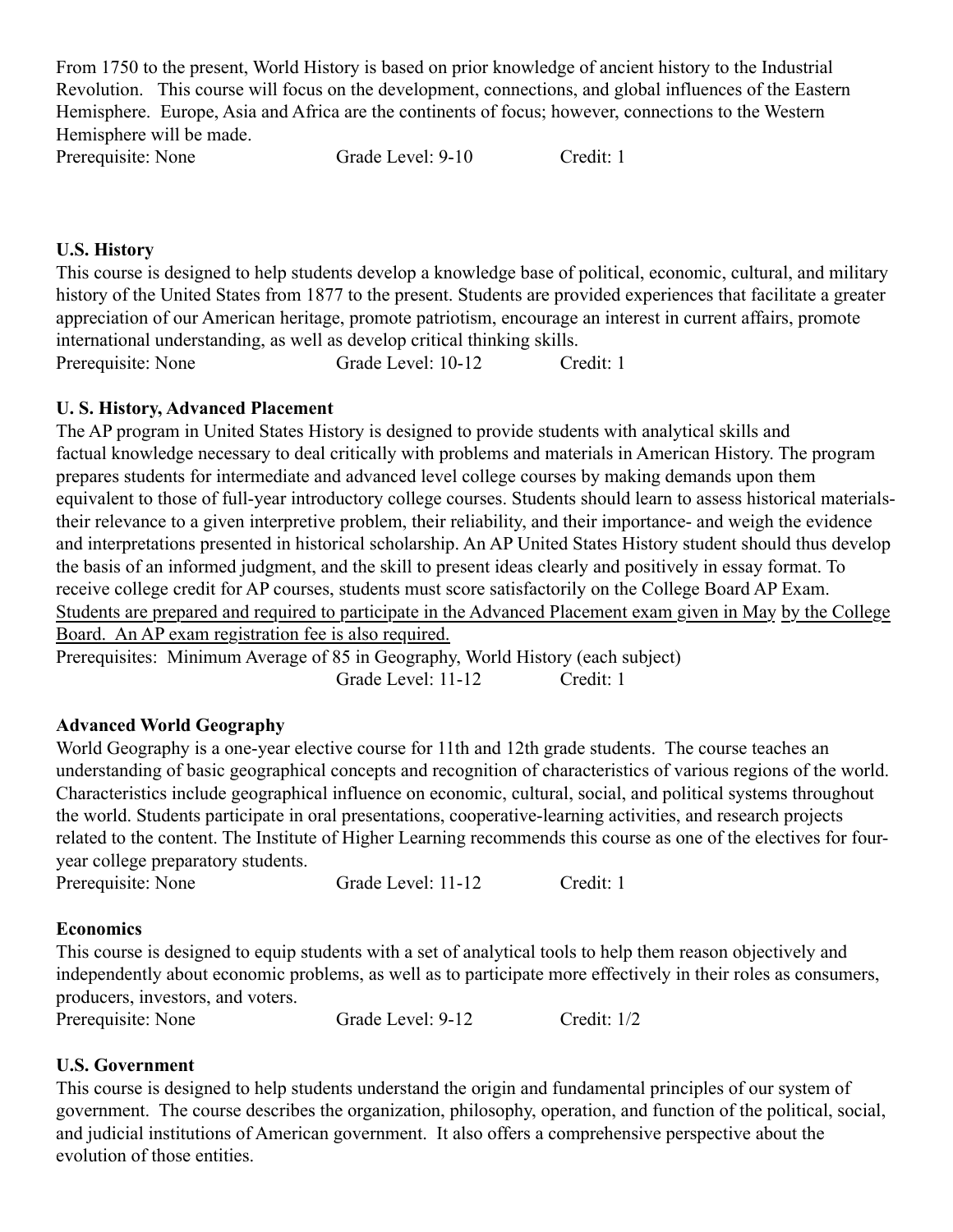### **TECHNOLOGY**

#### **PLTW**

PLTW students engage in hands-on activities, projects, and problems that are reflective of real-world challenges. This compelling, real-world approach empowers students to learn essential, in-demand skills validated by the world's leading companies, while also providing an invaluable connection between what students are learning in the classroom today and how it applies to the paths they'll take in the future. This course empowers students to become confident, independent learners through scaffolded, hands-on activities, projects, and problems.

Prerequisite: None Grade Level: 9-12 Credit: 1

#### **Exploring Computer Science – CS4MS**

The CS4MS pilot program is an initiative of the Mississippi Department of Education (MDE) developed in partnership with the Mississippi State University Research and Curriculum Unit and a steering committee, including representatives of a number of public and private institutions who are interested in seeing improved access to computer science in Mississippi schools and a high-skilled technology workforce in our state. Exploring Computer Science is a high school introduction to the world of computer science and problem solving. It is a yearlong course consisting of 6 units, approximately 6 weeks each. The curriculum package comes with daily instructional lesson plans for teachers, plus supplemental extension resources. Prerequisite: Algebra I Grade Level: 10 Credit: 1

#### **Technology Foundations**

Technology Foundations is a technology-rich curriculum that prepares students to function in the 21st Century environment. This course is designed to provide foundational skills in all relevant areas of technology, including keyboarding, operating systems, word processing, spreadsheets, desktop publishing, multimedia presentations, and social networking. The course also focuses on self- and career development by encouraging students to create a program of study that maps out their high school and postsecondary education. Technology Foundations is built upon the Common Core Standards, 21st Century Skills, and the National Educational Technology Standards for Students (NETS-S). Upon successful completion of the course, students will have been exposed to the latest technology and will be able to make informed decisions on how to ethically interact both online and off. Upon successful completion of Technology Foundations, students will receive one (1) Carnegie unit to be applied toward the Business and Technology graduation requirement. Prerequisite: None Grade Level: 9-12 Credit: 1

#### **McKellar Technology Center**

#### **Career and Technical Programs**

McKellar Technology Center is a public technical school serving Columbus High School students. All courses run the entire school year and have beginning (basic)and advanced levels. Most McKellar classes offer student organizations that provide leadership and competitive opportunities on the district, state, and national levels. McKellar Technology Center does not discriminate on the basis of race, sex, age, national origin, or handicap. For more information about any of the following programs, contact McKellar at **662.241.7290**.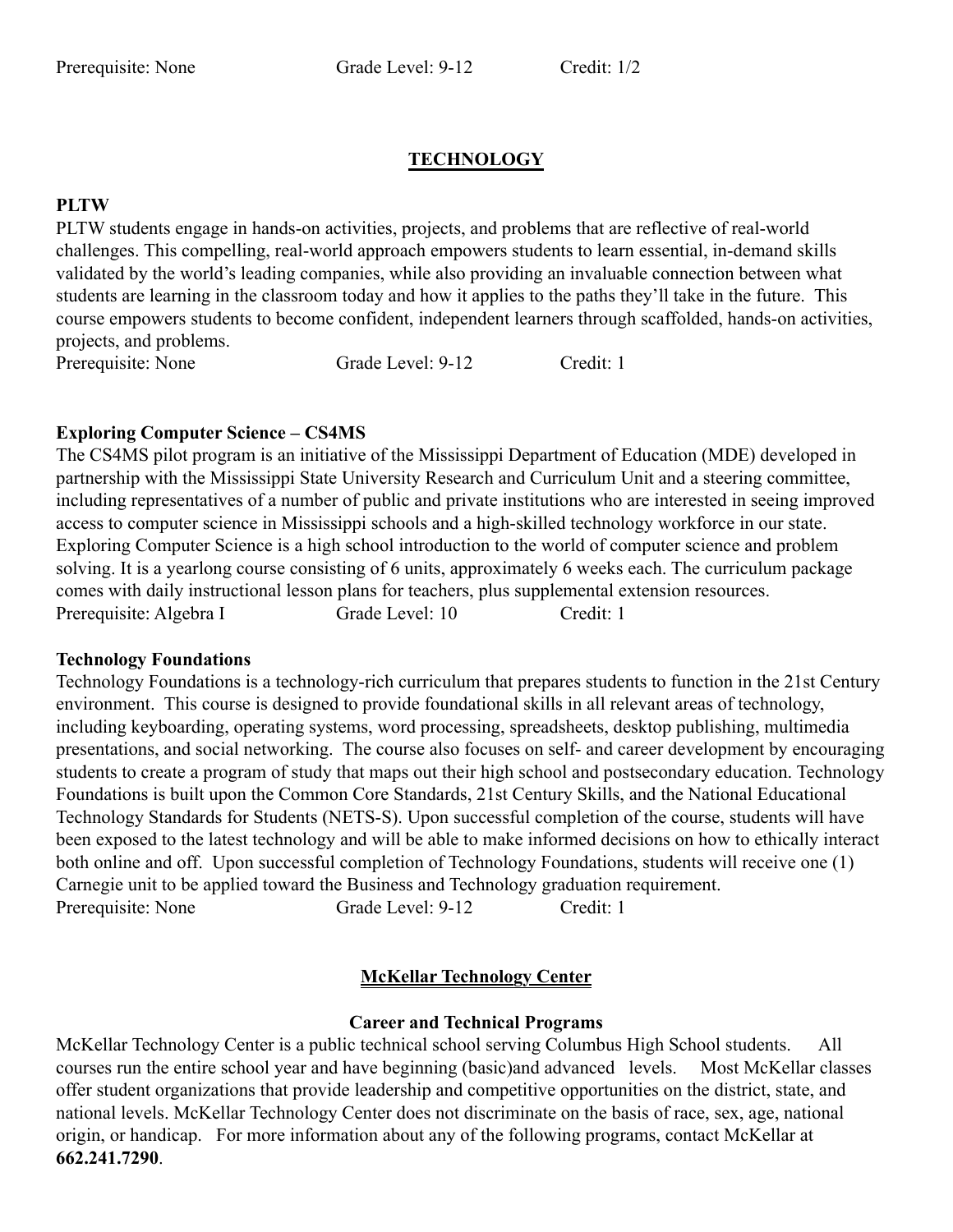#### **Automotive Service Technology**

In this program, students use the latest technology to troubleshoot, diagnose, and repair engines; complete frontend alignments; and complete other automotive repairs. Students learn safety basics, tool and equipment usage, measurement, basic engine service, and brake and service. Auxiliary engine systems such as the cooling system, fuel system, and lubrication system are also included. Lessons are closely followed by practical application. Students learn safety and safe procedures in a shop area. The braking system, steering system, transmission, driveline, differential system, and electrical system are covered.

- Grade Levels: 10-12
- Credits: 2 for each year completed
- Student Organization SkillsUSA

#### **Carpentry**

Carpentry is a craftsmanship course where students work with their hands to master basic skills required to build, repair, or renovate houses or commercial buildings. This course introduces construction methods including framing, materials, tools, and equipment. Topics include safety, hand/power tool use, site preparation, measurement and layout, footings and foundations, construction framing, and other related topics. Upon completion, students should be able to safely layout and perform basic framing skills with supervision.

- Prerequisites: Pre-Algebra for Basic Carpentry
- Grade Levels:  $10.12$
- Credits: 2 for each year completed
- Student Organization ·SkillsUSA

#### **Collision Repair**

An active course where students learn proper procedures in automotive refinishing. Hands-on activities cover regulations, personal safety, equipment and materials, surface preparation, masking, application techniques, and other related topics. Students learn body and frame construction components, principles of welding, and cutting applications. Students work with up-to-date equipment to master techniques in panel repair, structural repair, plastic repair, and learn to produce quality work using hardware, glass, fasteners, and trim.

- Grade Levels: 10-12
- Credits: 2 for each year completed
- Student Organization SkillsUSA

#### **Digital Media Design**

Provides instruction in the basics of graphic design and the use of computer software to produce various media including magazine and newspaper layout and advertising, various print media, video, digital photography, digital animation, and Web page design projects. First year students learn the basics of Graphic Design, Multimedia Design, Digital Photography, Web Page Design and Animation, and Video Editing. Second-year students complete a portfolio that highlights their skills in these graphic design areas, such as digital portraits and composite pictures, newspaper and magazine layout and design, advertising design, Web page design, video and animation clips, claymation videos, and many other projects. An art credit may be awarded upon completion of this program.

- Grade Levels: 10-12
- Credits: 2 for each class completed
- Student Organization MT2 (Mississippi Technology Teens)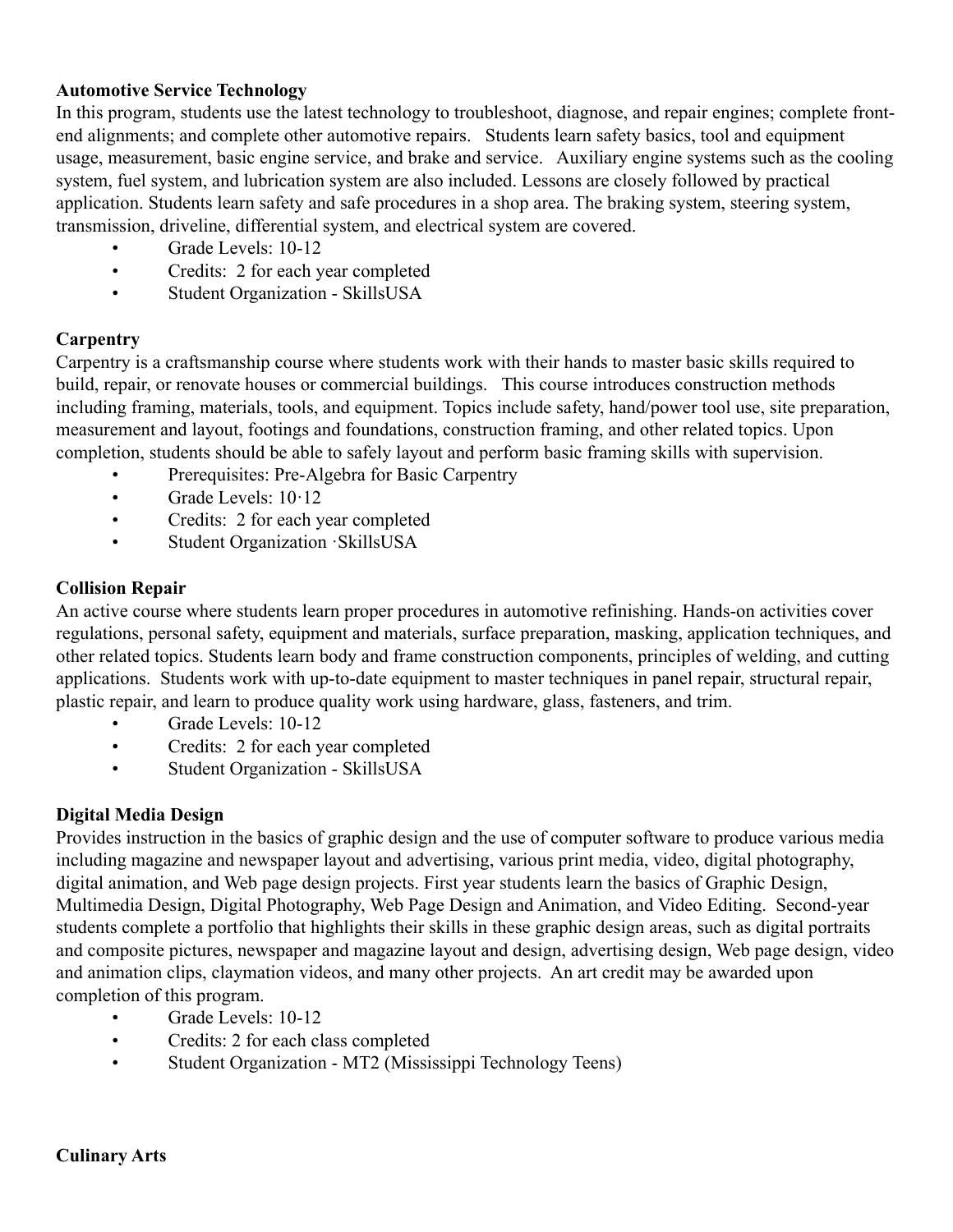Introduces students to basic food preparation, accounting and cost control, sanitation and workplace safety in the food industry. In class, students complete simulated workplace experiences for hands-on learning and training. Students learn to prepare and serve safe food while preventing accidents and injuries. Practice building successful customer relations is emphasized throughout the course. Nutrition basics are learned through the preparation of wholesome snacks and meals. In the advanced class, students are prepared for national certification in the food service industry. Students learn the history of the foodservice and lodging industry as well as the art of food preparation and service. Key concepts of purchasing, inventory control, and standard accounting are taught to prepare students to work in the fast paced food service hospitality industry.

- Grade Levels: 10-12
- Credits: 2 for each year completed
- Student Organization FCCLA

#### **Engineering and Robotics**

This course teaches students the history of engineering and the careers associated with the field. The students will also learn the foundations and fundamentals of engineering and materials, as well as the engineering design process and the steps one follows for successful design planning. Additionally, students are introduced to the advanced concepts of 3-D sketching and modeling with CAD software. The course introduces students to the field of robotics in engineering. It also focuses on several fields of engineering specialization. This course is a comprehensive course that focuses on the following four systems: electrical, fluid, mechanical, and thermal. It also introduces students to flexible manufacturing systems, or how robotics and drafting work together to create products. Additionally, the course teaches students advanced robotic concepts. Students will also learn valuable workforce readiness skills and prepare for jobs in the field of engineering.

- Grade Levels: 10-12
- Credits: 2 for each year completed
- Student Organization SkillsUSA

#### **Early Childhood Education**

An instructional program designed to provide training in the area of childcare and development. Students gain competencies related to professional childcare skills, safe and healthy learning environments, program planning, and management techniques and skills. Upon successful completion of the program, graduates are prepared to pursue positions in the field of Early Childhood, or continue study in the post-secondary Childhood Technology program. A field experience is included in this course.

- Grade Levels: 10-12
- Credits: 2 for each year completed
- Student Organization FCCLA

#### **Law and Public Safety**

An instructional program designed to provide information and training in the area of law and legal systems in the United States. Students will leave the class with a firm foundation of knowledge in these areas. Additional, students will learn the importance of personal health and safety in the work environments associated with law and public safety. Students will also be introduced to the emergency services found in local communities. Additionally, students will focus on corrections in the state of Mississippi, studying specifically how jails and prisons function. As a continuation, course two focuses on specialized areas and topics within the law and public safety arena. Students will learn about these particular areas and examine the daily tasks and responsibilities of the professionals associated with them. The course will offer students the opportunity to examine all areas of the military and the professions associated with each. Additionally, students will learn about emergency management and workplace skills and will have meaningful, relevant job-shadowing experiences with professionals.

Grade Levels: 10-12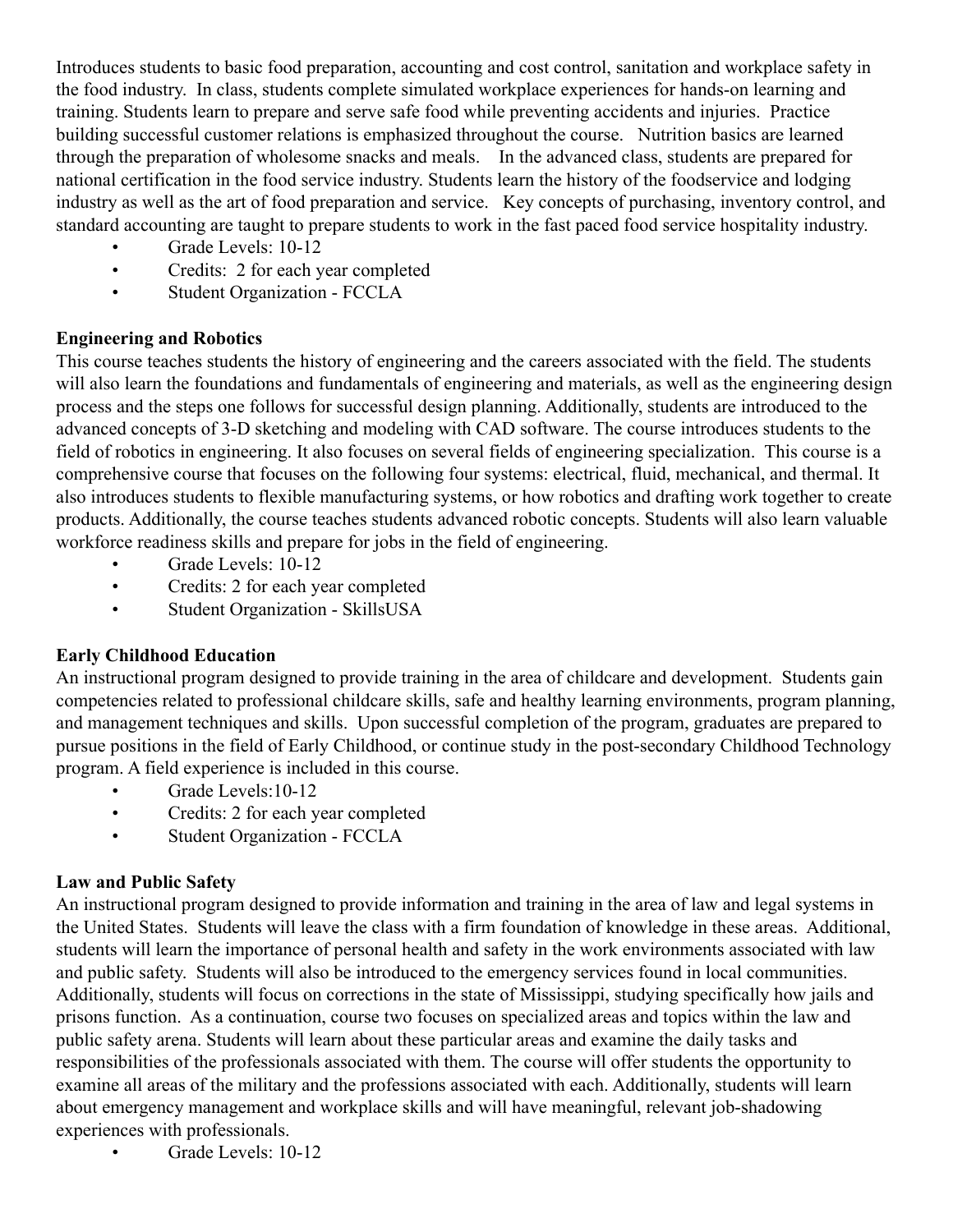• Credits:2 for each year completed

# **Medical Technology/Health Science**

Introduces students to careers in health care and the basic health sciences through a variety of laboratory and clinical-based settings. All students become certified in CPR and First Aid. The 9 body systems are covered in detail, as well as infection control and pharmacology. Students may use Medical Technology as a science credit under the two-year college prep program. The advanced class is for students planning to enter a career or post-secondary training/education in a health field. Students are exposed to diverse careers in health care including physical therapy, emergency medicine, dentistry, veterinary medicine, and mortuary science. During weekly clinical, students complete a variety of job shadowing experiences at Baptist Memorial Hospital and other health care agencies in the local area. Students may be awarded a science credit upon completion of this class.

- Prerequisites: 80 or above in Biology for Basic Medical Technology
- Grade Levels: 10-12
- Credits: 2 for each year completed Student Organization - HOSA (Health Occupations Students of America)

# **Marketing**

Major topics of study in this course are communication and customer service, professional development for careers in business management, economics, personal finance, business management, and business law. This course introduces students to the marketing environment and the role of marketing in planning how a business will reach potential customers. Students will also learn how marketers develop pricing and promotion strategies to attract consumers as well as how to use market research to respond to customer needs and wants. Emphasis will be on the marketing functions of product/service management, distribution, selling, and marketing information systems.

- Grade Levels: 10-12
- Credits: 2 for each year completed

# **Career and Technical Education Articulated Credit**

Articulated Credit is a way to start a college technical major in high school. In an Articulated Credit program, you begin your course of study in high school and continue in a community or technical college.

# **Guidelines on Articulated Credit**

# **Eligibility**

*To be eligible for articulated credit, a student must:*

- Complete the articulated Secondary Vocational Program at McKellar Technology Center
- Score an 80 or higher on the Mississippi Career Planning and Assessment System (MS CPAS) in their secondary program of study

*To be awarded articulated credit, a student must:*

- Complete application for articulated credit at the community or junior college
- Enroll in the community or junior college within 18 months of graduation
- Successfully complete 12 non-developmental career/technical or academic credit hours in the corresponding articulated postsecondary Career Technical program of study

# **How MS CPAS will be documented**

The RCU of Mississippi State University will provide the SBCJC a list of all secondary CTE students scoring at